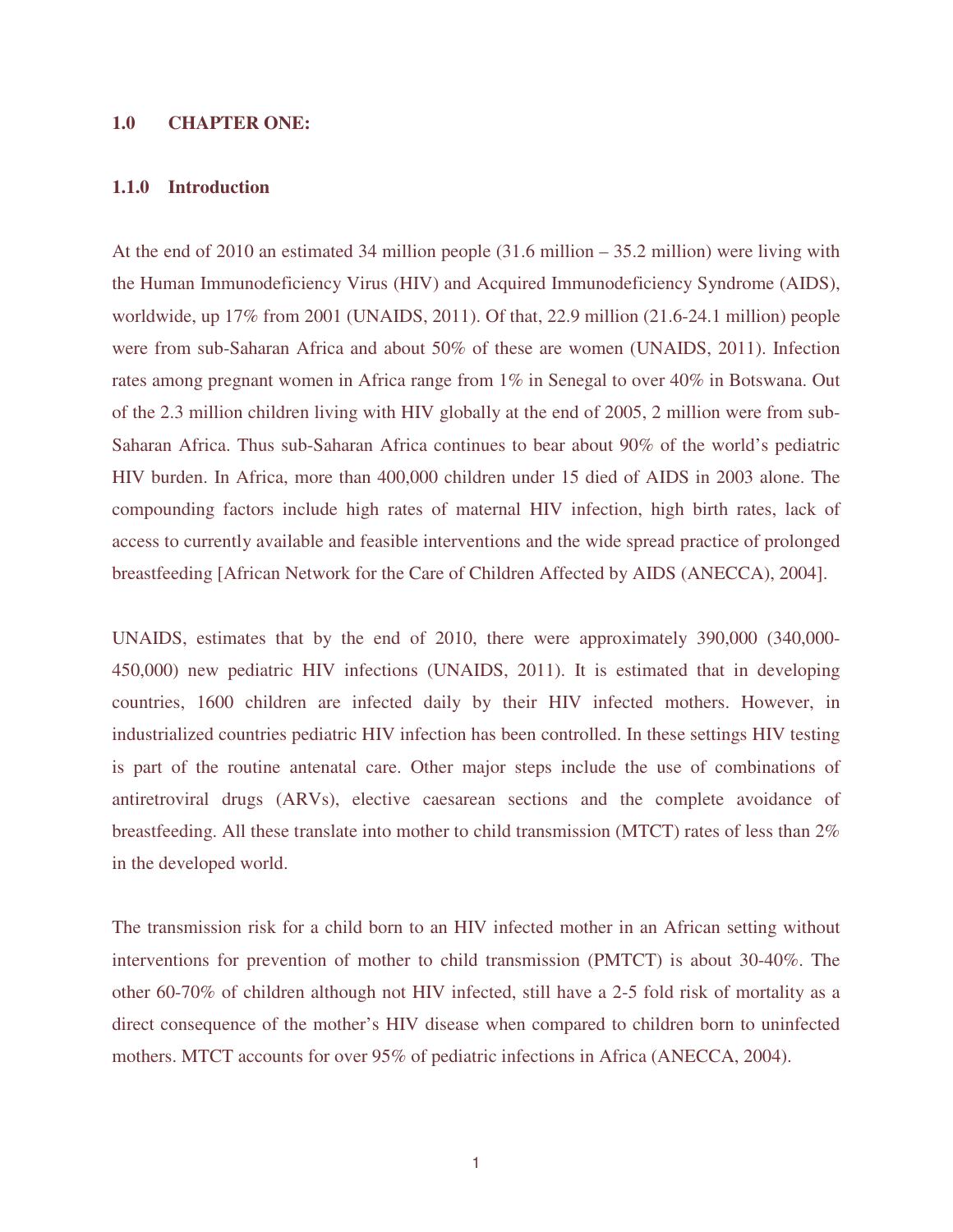The dangers of breastfeeding must be compared with the risk of not breastfeeding. 30-50% of these exposed children acquire infection through breastfeeding. About half of the breast milk transmission takes place by 6 weeks and three quarters by 6 months. Breastfeeding in addition to its nutritional benefits also provides psychological and child-spacing benefits to infants and mothers, and reduces infant and child morbidity and mortality as a consequence of maternal antibodies that protect them from diarrhea diseases, pneumonia and other infections particularly in their first months of life. Babies who do not breastfeed are six times more likely to die from the above infections than those who breastfeed.

Several factors affect the risk of transmission including the duration of breastfeeding like prolonged exclusive breastfeeding versus mixed feeding, maternal viral load and the condition of the breasts as in the case of sores around the nipple. Poor maternal nutrition is also implicated in the higher rates of MTCT of HIV in developing countries. Most babies are becoming infected with HIV because their HIV positive mothers don't have enough to eat or are not eating the right kind of foods (WHO, 2003).

Factors like not knowing the HIV status have also got its own implications as the majority of HIV positive mothers in Africa don't know their HIV status. Furthermore, poverty and social pressures complicate everything. A mother may lack access to clean water needed to safely prepare breast milk substitutes. Alternatives maybe prohibitively expensive or the family may live too far away from the water supply area with continuous access. Taboos or stigma about alternative feeding also exist. Fearing marginalization, many women may not wish to share their HIV status with their partners, families or community.

Mounting concern over the transmission of HIV during breastfeeding presents HIV positive mothers and the health workers who care for them with a desperate dilemma. Do they risk passing on the virus through breast milk or risk feeding babies with infant formula when AFASS is not feasible. Health workers in different countries have tried to tailor their advice to suit the local circumstances prevailing in their countries. In developed countries like the USA, there is relatively wide access to safe water and infant death due to infectious diseases is less common than it is in Africa. Most pregnant mothers there are tested before or during delivery. Free infant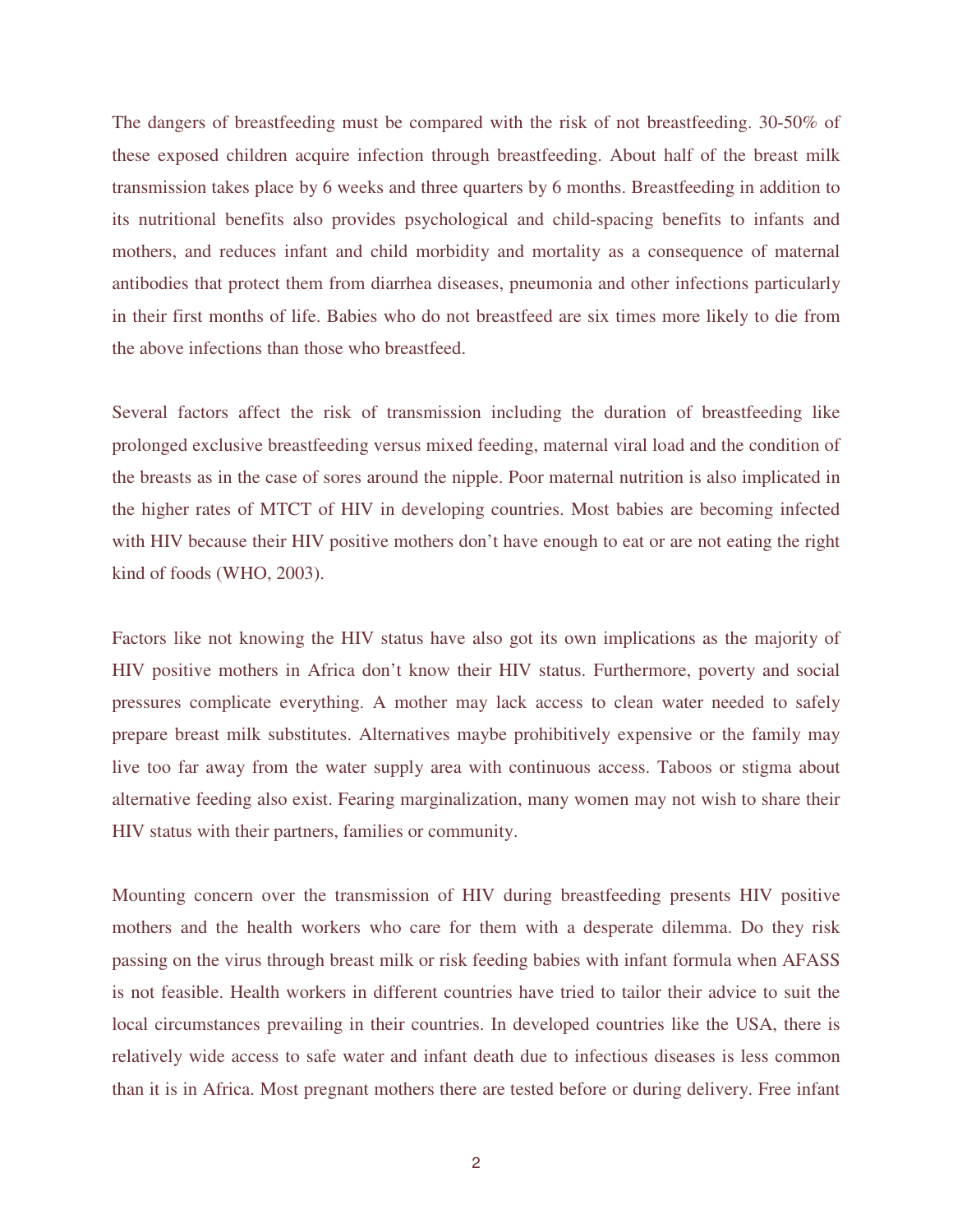formula is given and mothers are encouraged not to breastfeed. However, in sub-Saharan Africa the recommendations are less clear. Here in Africa, childhood infectious diseases are common and HIV testing is often not available. Most women have been encouraged to breastfeed regardless of their HIV status.

Most African countries cannot provide alternatives to breast milk for all these women as it is beyond their health budgets. Breastfeeding advocates warn that if African mothers stopped breastfeeding the death rate in under 5 could more than double.

Efforts to expand care and treatment for children must go hand in hand with efforts to rapidly improve the uptake of available interventions for reducing MTCT. Currently, these reach less than 10% of the population in the countries that are most affected. Access to currently available, effective care and treatment remains a major obstacle.

It is against this background that I proposed to carry out a study to determine the effects of maternal factors on infant feeding practices in HIV positive mothers in Kasama. Research objectives and hypothesis were formulated along this line.

### **1.2.0 Background Information**

The first prevention of mother to child transmission (PMTCT) pilot program was launched in Zambia in 1999. This covered six sites and by the end of 2002 it was extended to 64 sites. Currently PMTCT is offered as an integral part of maternal and child health services in most centers. Community sensitization has been a part of the PMTCT program implementation strategy. The Ministry of Health (MoH) is working to increase access to the PMTCT for all pregnant women and their families. This has been through the expansion and integration of PMTCT services into MCH (National Protocol Guidelines-Integrated Prevention of Mother to Child Transmission of HIV). The PMTCT intervention is a 4 pronged approach which is helping out in scaling up this intervention. The strategies involve the following;

- a. Prevention of HIV infection in women.
- b. Prevention of unwanted pregnancy.
- c. PMTCT.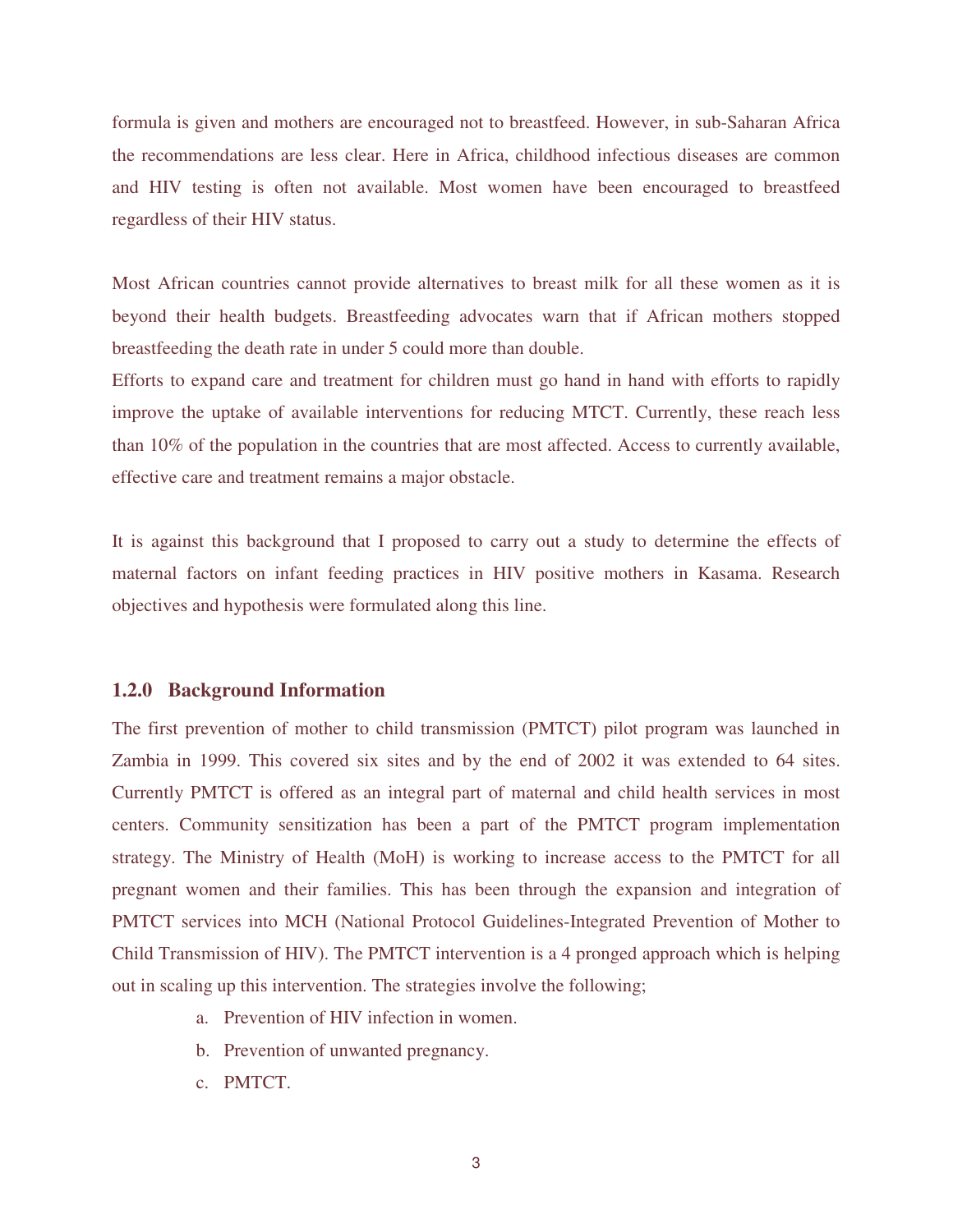d. Care and support for HIV positive mothers and their children.

Zambia has a severe generalized HIV epidemic with approximately 1.2 million adults and over 150,000 children infected. The HIV prevalence for adult women and in adult men is 18% and 13% respectively. About 89,000 infants are born to HIV positive women and of these 28,000 become infected with HIV annually. Among the infected children, mortality is highest during the first 2 years of life (ZDHS, 2003). Overall HIV prevalence among women attending antenatal clinics in Zambia has stayed relatively stable since the mid-1990s and has remained at 19-20% between 1994 and 2004 among pregnant women aged 15-39 years (Ministry of Health Zambia, 2005).

The Zambia voluntary counselling and testing services were established in 1999 and by 2001, it had 46 sites, mid 2003, 101 sites were operational and this increased to 176 by April 2004. This enabled 386,000 people to visit the VCT sites between October 1999 and May 2003 (NAC, June 2004).

A study done on infant feeding practices in Lusaka showed that of the 140 mothers, 121(86%) knew their status. Out of the people that responded to the question, 48(40%) were HIV positive and 73(60%) were HIV negative. The remaining 19(14%) were waiting to be told or did not want to know the results. The same study also revealed that 85% of the mothers knew of HIV transmission through breast milk and were all breastfeeding. The study also indicated that 25% of the HIV positive mothers had been advised to stop breastfeeding. Of the HIV positive mothers, 12% planned to breastfeed for less than 12 months. Additionally, 31% of the HIV positive mothers planned to breastfeed for 18 months or less while 28% of HIV positive mothers started liquids before 2 months. Complimentary feeds were introduced earlier in HIV positive mothers who intended to breastfeed for a shorter period than HIV negative mothers but did not, (Omari 2000).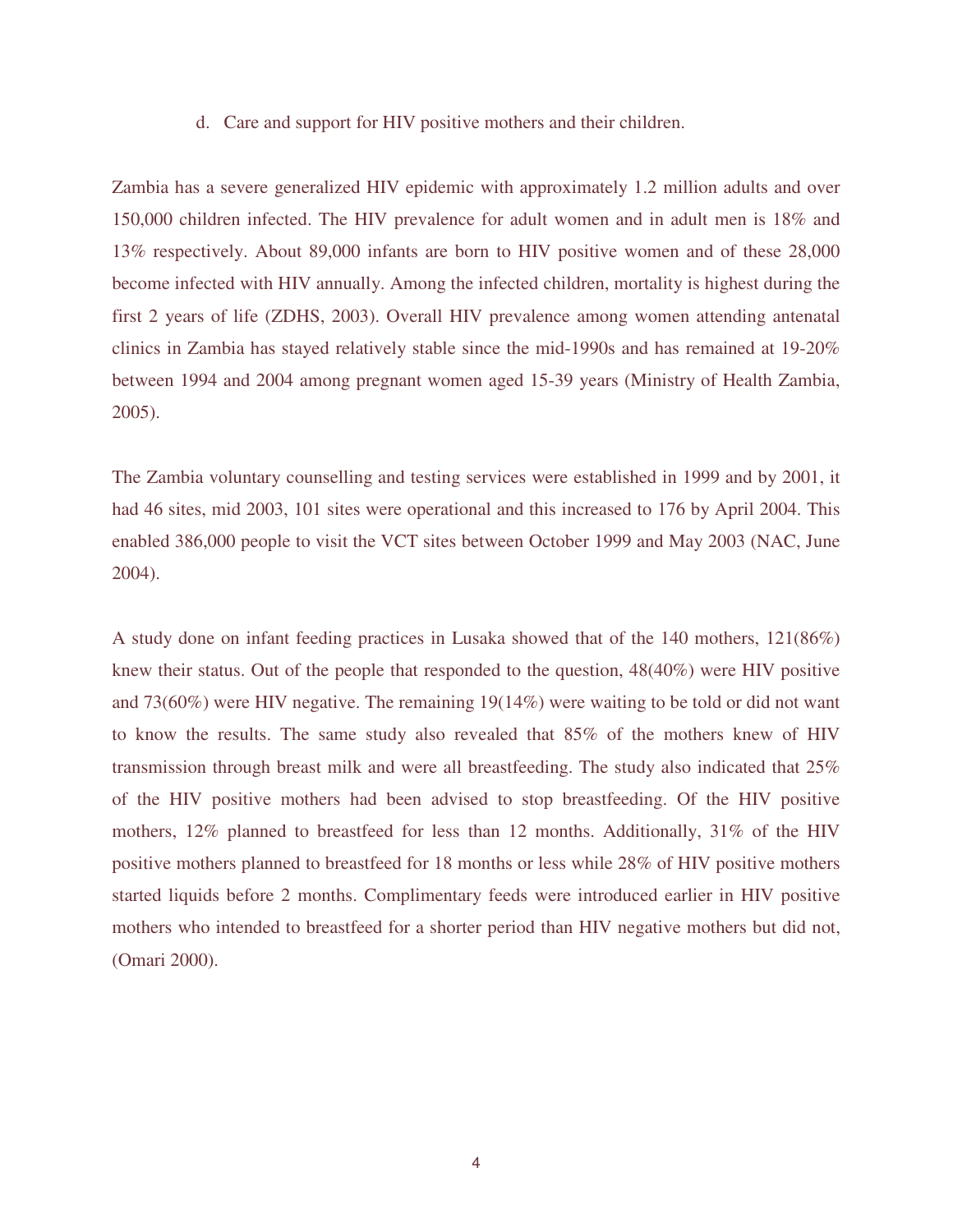The MoH with its partners in its rolling out program has been involved in the training of health staff in PMTCT programs, counselling and provision of drugs for the PMTCT program and also linking PMTCT with ART/care in what is now called MTCT plus.

The goal of the National PMTCT program is in line with the goal set out at the UN General Assembly Special Session (UNGASS) on HIV/AIDS in 2001 to reduce the proportion of infants infected with HIV by 50% by 2010.

#### **Kasama**

Kasama is the provincial capital of the Northern Province of Zambia, situated on the centralsouthern African plateau at an elevation of about 1400 m. Its population, according to the 2010 census report is 113, 779. It grew considerably in the 1970s and 1980s after construction of the TAZARA Railway line through the town, and the tarring of the Great North Road from Mpika through Kasama to Mbala. It sits at the centre of a road network which also reaches out to Luapula Province in the west, Mporokoso in the north-west and Isoka in the east. Consequently, it is a commercial hub with banks, markets and other common services. The Chishimba Falls also lies in close proximity of the town.

Kasama is in the heartland of the Bemba tribe whose paramount Chief Chitimukulu has his headquarters some 50 km from the center of Kasama town (Wikipedia).

Domestic water is pumped through pipes by Chambeshi Water and Sewerage Company from Lukupa River which is about 40 km from Kasama. However, most parts of the town experience water shortages. This has resulted in most residents resorting to accessing untreated water from self-constructed boreholes and wells.

Kasama is growing rapidly and is a cosmopolitan area. According to the ZDHS-2002 the literacy levels for Northern Province is about 81.7%. However, more men have attained school education than women.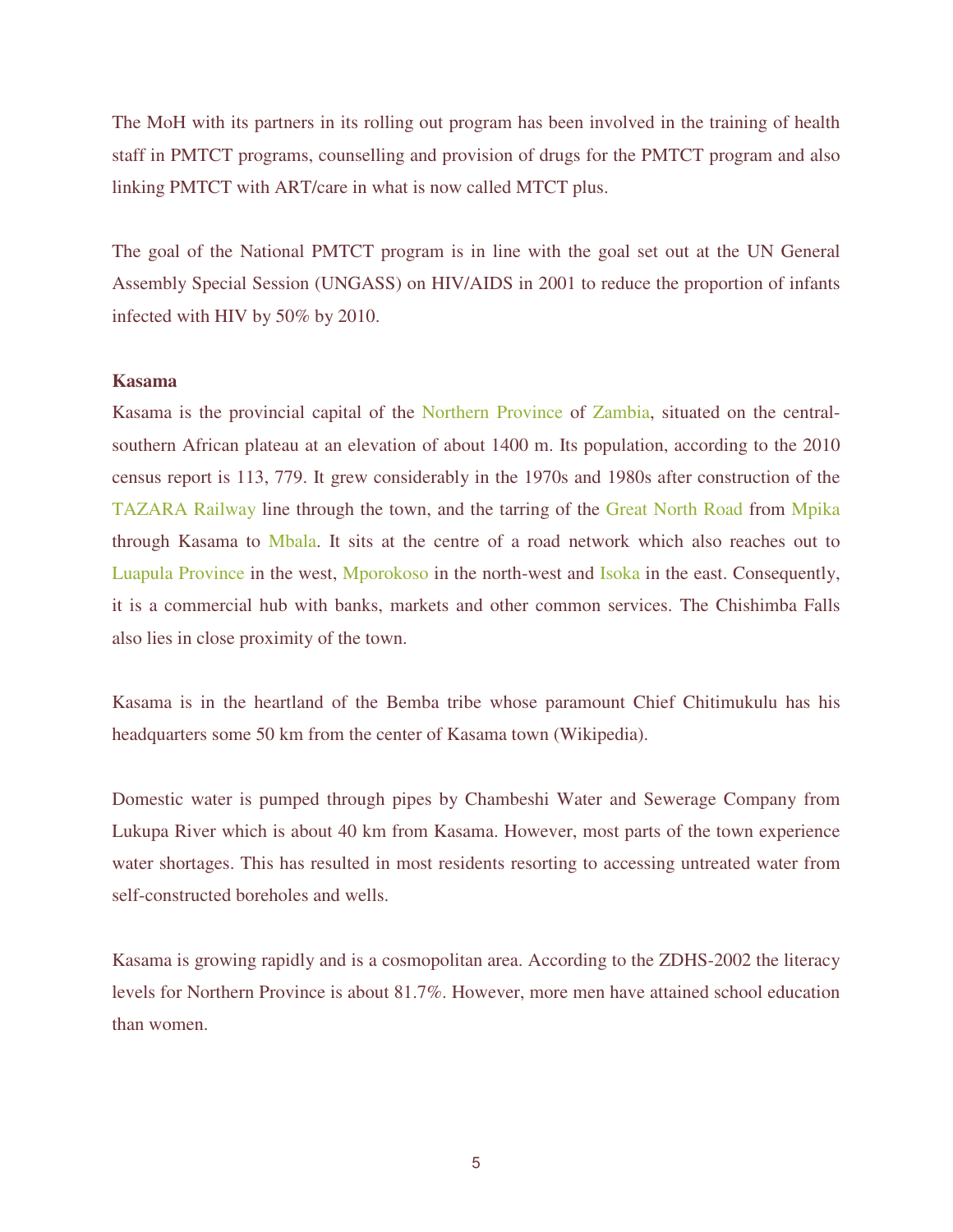## **Figure 1: Map of Zambia (Spot Shows Kasama Town)**



#### **Key: Red spot depicting Kasama town**

Furthermore, Kasama is home to a growing population with a lot of per urban settlements. Home deliveries by traditional birth attendants are still done which further restrict the ability of HIV preventive interventions. These factors, in addition to stigma and discrimination surrounding HIV and AIDS are known barriers to accessing PMTCT of HIV and AIDS programme. The HIV seropositivity in Kasama is about 10-14.9% among pregnant women.

### **1.3.0 Study Justification**

Breastfeeding is responsible for about a third of mother-to-child transmission of HIV in resource-constrained settings. Appropriate infant feeding practices have been shown to reduce not only the transmission of HIV but also malnutrition and infectious diseases prevalent in many countries. The efficacy of short-course antiretroviral regimens to prevent HIV transmission around the time of delivery has been demonstrated in industrialized countries and in sub-Saharan Africa.

Nevertheless, in the absence of targeted intervention, the subsequent risk of postnatal transmission of HIV considerably reduces the long term efficacy of per partum antiretroviral prophylaxis. Modifications in infant feeding practices such as complete avoidance of breastfeeding or shortening the exclusive breastfeeding period have been tried.

Several factors could play as influencing reasons for mothers not to comply with certain feeding practices. Among these could be demographics like age, residence, occupation, marital status,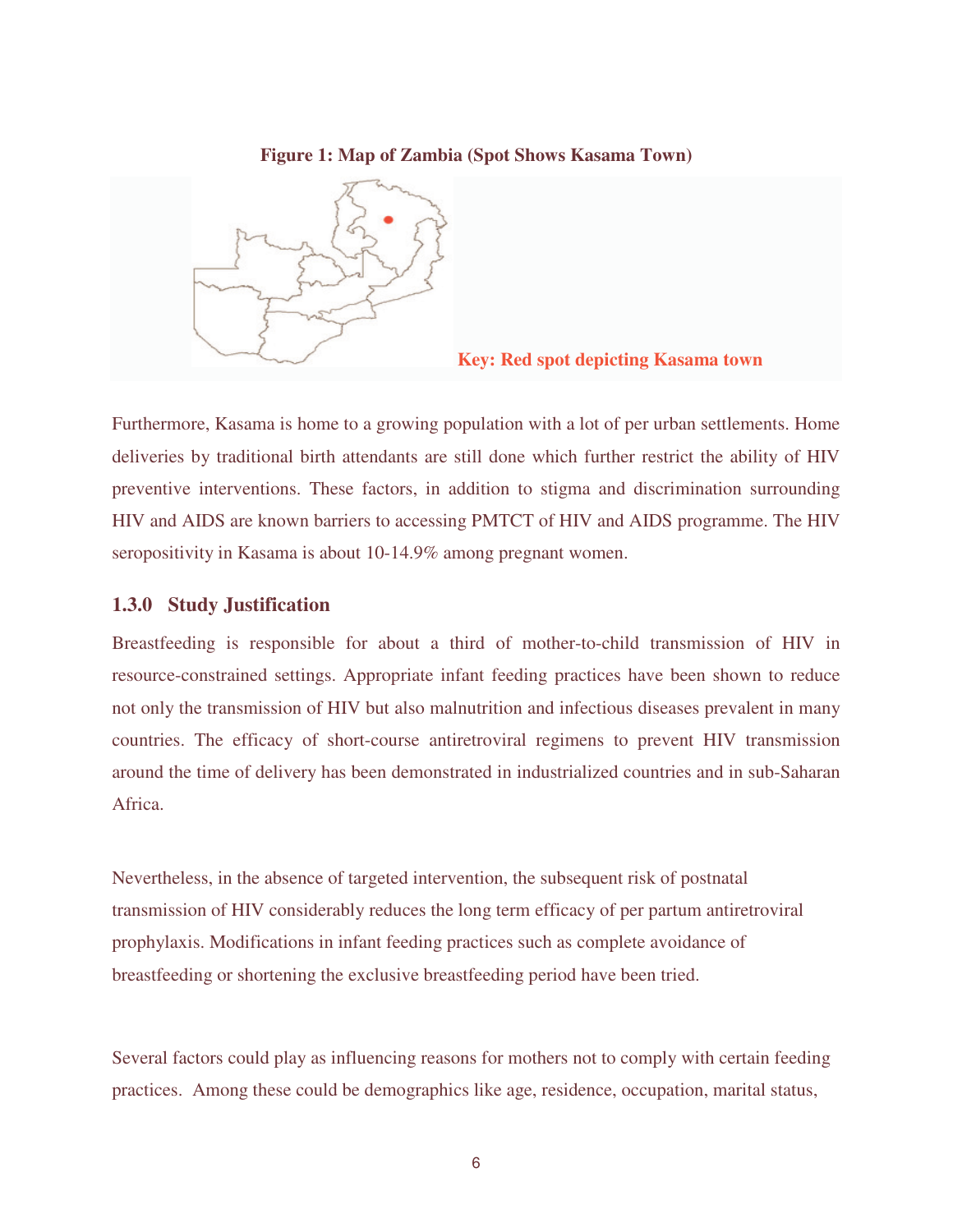education level etc. Therefore, knowledge of the factors influencing infant feeding choices will help in policy formulations and to make recommendations to policy makers regarding the need to strengthen counselling of mothers. The community should also be actively involved in this fight of preventing MTCT.

#### **1.4.0 Statement of the Problem and Research Questions**

Data from the 2001/2 Zambia sentinel surveillance system show that HIV prevalence among pregnant women ranges from 6.7 in rural areas to 31.8 percent in urban areas. In the absence of interventions to curb transmission to children, studies suggest that the risk of transmission from an HIV infected mother to her child is about 40 percent. Five (5) to 10% of the children will be infected as a result of transmission through pregnancy, 10 to 20% during labour, and 5 to  $10\%$ through breastfeeding. Given the high prevalence and the transmission risk of the 520,000 babies born annually in Zambia, approximately 41,000 may acquire the HIV infection. This translates into about 112 new HIV infections in babies per day (ANECCA, 2004).

HIV infection has become a common complication of pregnancy in many countries, with more than 700,000 children worldwide being infected annually through MTCT. HIV and AIDS is a major cause of infant and childhood mortality and morbidity in Africa. In children under five years of age, HIV and AIDS now account for 7.7% of mortality worldwide. HIV and AIDS already account for a rise of more than 19% in infant mortality and a 36% rise in under- five mortality. Together with factors such as declining immunization, HIV and AIDS are threatening recent gains in infant and child survival and health. Yet, for the most part, HIV infection in children is preventable (UNAIDS, 2006).

For HIV-infected mothers, especially in developing countries, the decision to breastfeed or to give breast milk substitutes like infant formula or modified cow's milk provides a **dilemma**. Research in developed and developing countries of the world, provides strong evidence that human milk feeding decreases the incidence and/or severity of a wide range of infectious diseases including bacterial meningitis, bacteremia, diarrhea, respiratory tract infections and many more. Post neonatal infant mortality rates are also reduced by 21% in breast fed infants (American Academy of Pediatrics, 2005).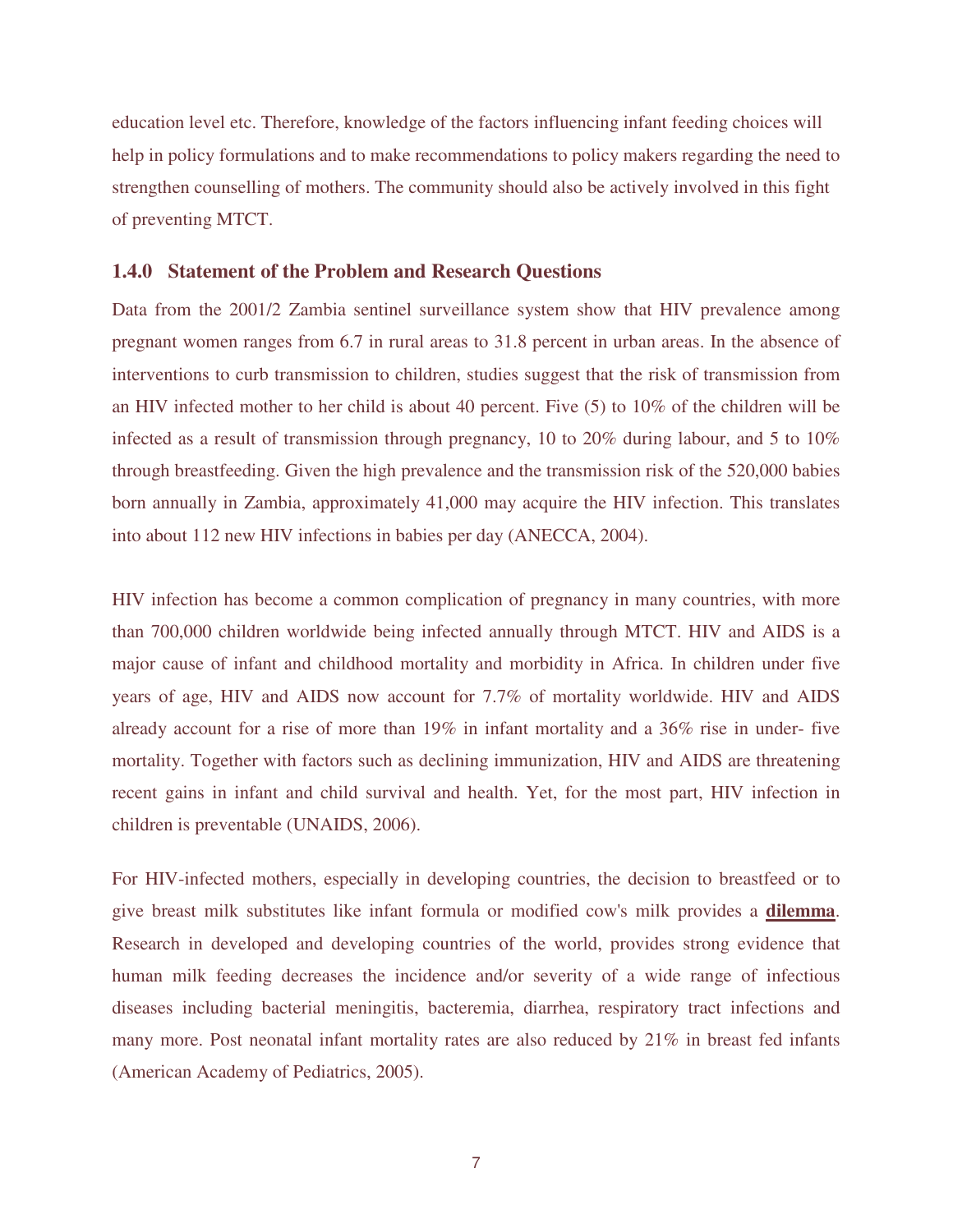The limitations in the Lusaka study were that it did not assess the reasons for the infant feeding decisions in details and secondly there was no assessment of infant HIV status. However, its strengths was that it examined actual infant feeding practices of HIV positive mothers who had been counseled, tested and were receiving ongoing support.

This study will assess in detail the reasons for any infant feeding practices and try and compare with the maternal factors as having influenced this. Some of the maternal factors include socio – demographic variables like age, marital status, education level, occupation and income level, residence.

### **1.5.0. Research Question**

Is there any relationship between maternal social factors and infant feeding practices among HIV positive women?

### **1.6.0. Objectives**

#### **1.6.1. General Objective**

To determine the maternal social factors that influence infant feeding practices among HIV positive women in Kasama, Northern Province.

### **1.6.2. Specific Objectives**

- a. To determine the maternal social factors associated with breastfeeding?
- b. To identify the different types of infant feeding practices.
- c. To establish the relationship between maternal social factors and the infant feeding choices in HIV positive mothers

### **1.7.0. Research Hypotheses**

1.0 There is no relationship between maternal social factors and infant feeding practices.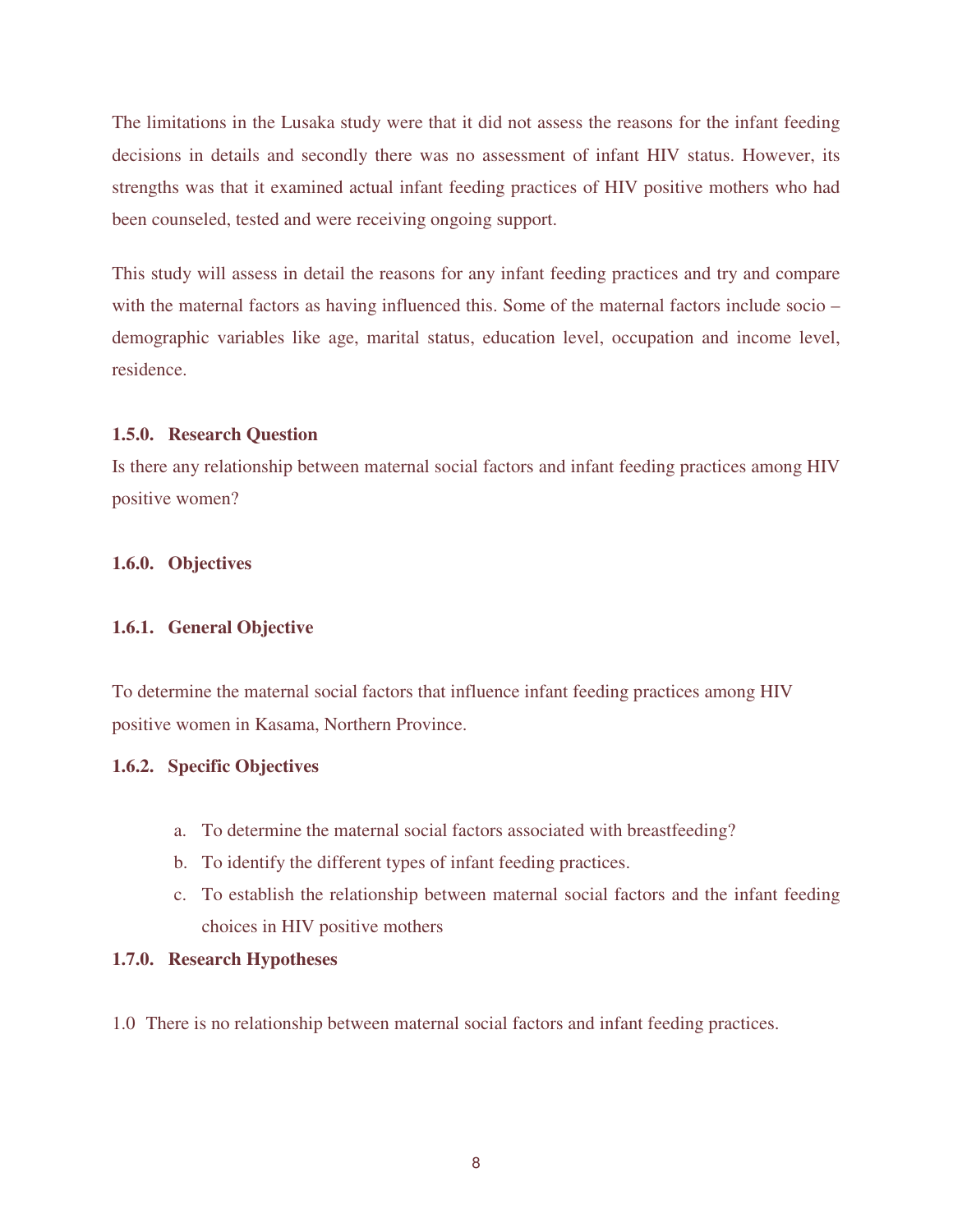### **2.0 CHAPTER TWO: LITERATURE REVIEW**

#### **Maternal to Child Transmission of HIV (MTCT)**

Over the past decade, many studies have been carried out to improve our understanding of the HIV-breastfeeding relationship. Several studies have estimated the contribution of postpartum transmission during breastfeeding to the broader spectrum of mother-to-child transmission, which includes transmission before and during delivery (JAMA, 2006). Mathematical models have also been developed to try to compare the risks of mother-to-child transmission of HIV with the additional mortality caused by alternative feeding practices.

Most children born to HIV infected mothers acquire the virus during pregnancy, labour or through breastfeeding. Researchers estimate the rates of HIV transmission from mother to child between 25% and 45% in a developing country and between 15% and 25% in an industrialized country without intervention (AAP vol.6; 2005). Since the mid-1980s, when HIV was detected in breast milk and cases of HIV transmission to infants during breastfeeding were documented, health policymakers and program managers have struggled to develop appropriate and feasible guidelines on infant feeding practices for mothers living in settings where HIV is prevalent especially in third world countries.

In 2006, UNAIDS, WHO and UNICEF issued additional and published guidelines on HIV and breastfeeding to the general public. These were based on the new evidence and experience on the ground.

These guidelines are:

1. The most appropriate infant feeding option for an HIV-infected mother should continue to depend on her individual circumstances, including her health status and the local situation, but should take greater consideration of the health services available and the counselling and support she is likely to receive.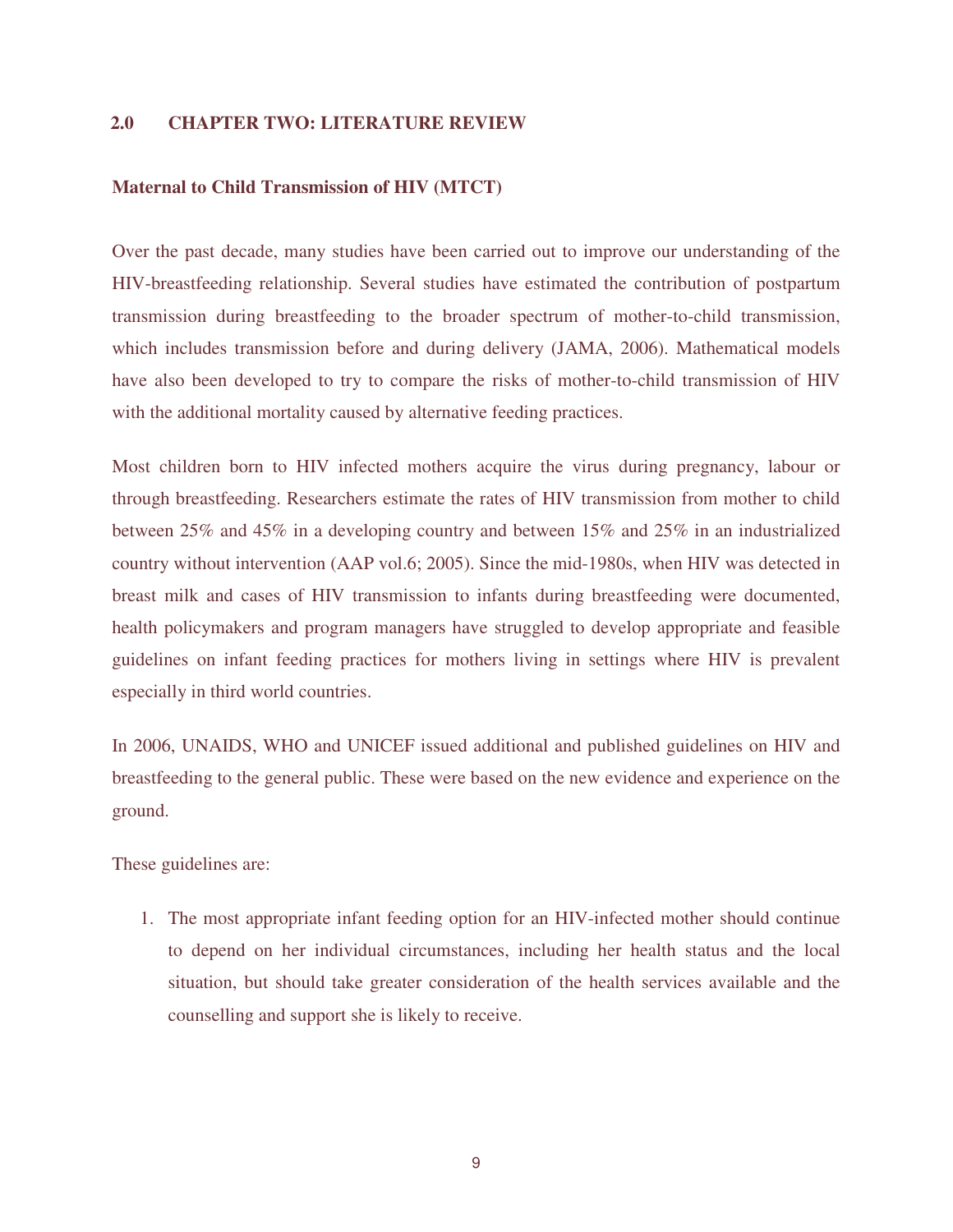- 2. Exclusive breastfeeding is recommended for the HIV infected women for the first six months of life unless replacement feeding is acceptable, feasible, affordable, sustainable and safe for them and their infants before that time.
- 3. When replacement feeding is acceptable, feasible, affordable, sustainable and safe, avoidance of all breastfeeding by HIV-infected mothers is recommended.
- 4. At six months, if replacement feeding is still not acceptable, feasible, affordable, sustainable and safe, continuation of breastfeeding with additional complementary foods is recommended, while the mother and baby continue to be regularly assessed. All breastfeeding should stop once a nutritionally adequate and safe diet without mother's breast milk can be provided.

- 5. Whatever, the decision, health services should follow up all HIV-exposed infants, and continue to offer infant feeding counselling and support, particularly at key points when feeding decisions may be reconsidered, such as the time of early infant diagnosis and at six months of age.
- 6. Governments and other stakeholders should revitalize breastfeeding protection, promotion and support in the general population. They should also actively support HIVinfected mothers who choose to exclusively breastfeed, and take measures to make replacement feeding safer for HIV-infected mother who choose that option.
- 7. National programs should provide all HIV-exposed infants and their mothers with a full package of child survival and reproductive health interventions with effective linkages to HIV prevention, treatment and care services. In addition, health services should make special efforts to support primary prevention for women who test negative in antenatal and delivery settings, with particular attention to the breastfeeding period.
- 8. Governments and donors should greatly increase their commitment and resources for implementation of the Global Strategy for Infant and Young child Feeding Action and the United Nations HIV and Infant Feeding Framework for Priority Action in order to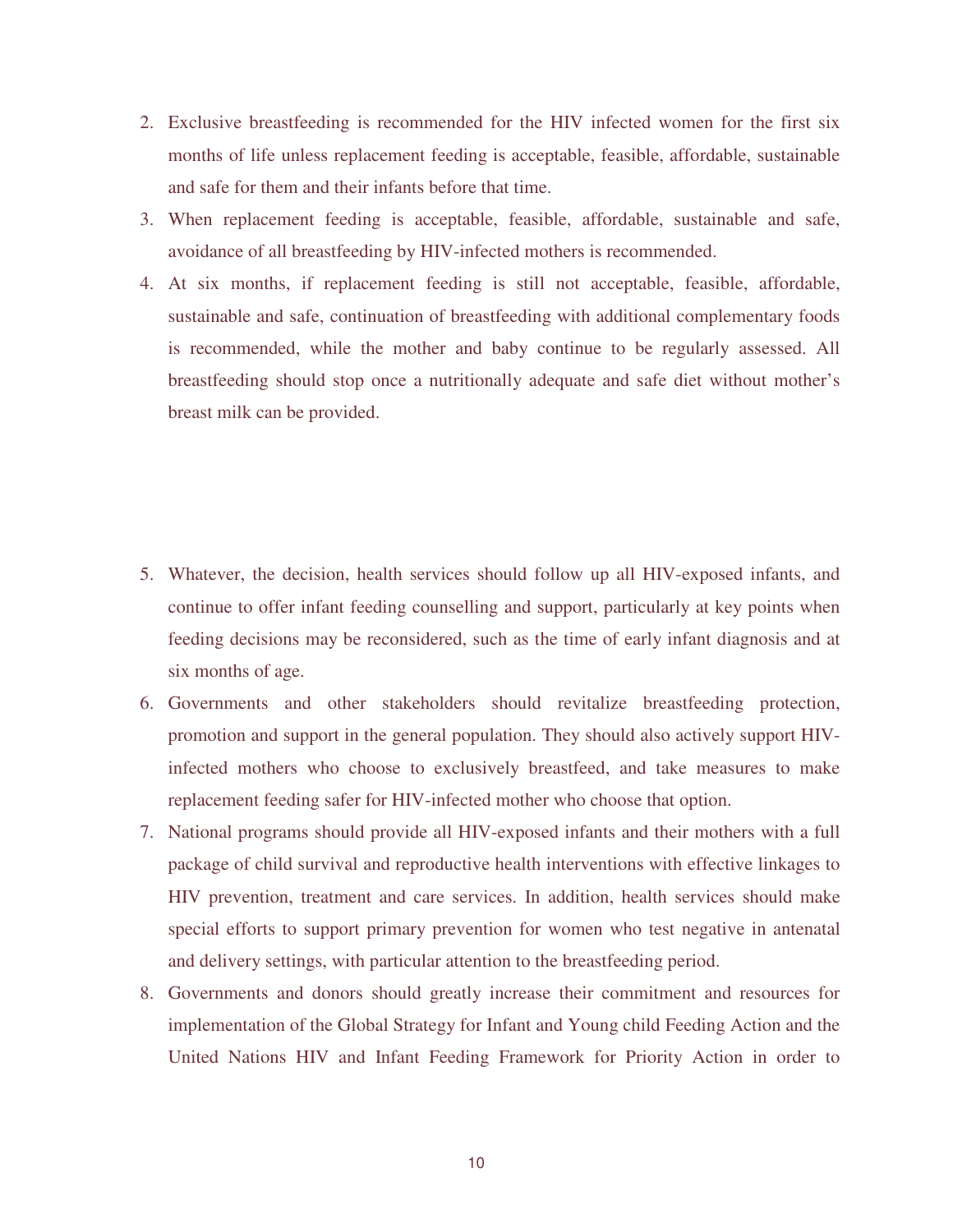effectively prevent postnatal HIV infections, improve HIV-free survival and achieve relevant UNGASS goals.

 If a woman is HIV negative, she should breastfeed. If she is HIV-positive, she should consider alternatives. Baby formula is an option only if a mother has access to AFASS. Other possibilities include home-prepared modified animal milk, heat-treated expressed breast milk, milk from breast milk banks or breastfeeding by an HIV-negative woman (wet nursing). If none of these alternatives are acceptable, feasible, affordable, safe and sustainable, it is recommended that mothers breastfeed their children for just six months. However, the longer a child is breastfed the higher the child's risk of contracting the infection. Of course, other things like high viral load and disease stage of the mother play a role in transmission (WHO/UNICEF/UNAIDS, 2006).

#### **Infant Feeding Practices in the Context of HIV**

While breastfeeding is the primary guarantee of child survival in countries with deficient hygienic conditions, breastfeeding by HIV infected women significantly increases the possibility of HIV infection among breastfed infants. Among women with HIV infection, the estimated additional risk of transmission from breast milk, over and above the risk during pregnancy and delivery, is about 15% for HIV-exposed babies who are breastfed for up to 6 months and about 20% for babies who breastfeed into the second year of life.

Women who are newly infected during pregnancy or lactation have a much higher likelihood of transmitting HIV infection to their infants. The risk of transmission through breast milk among women with recent infection is about 29 % (ANECCA, 2004). Babies continue to be at risk of HIV infection as long as they are exposed to HIV-contaminated breast milk.

Breastfeeding problems (e.g., cracked and sore nipples, mastitis, and breast abscesses) significantly increase the risk of transmitting HIV through breast milk. Good breastfeeding techniques can reduce this risk considerably. Infant formula is recommended for HIV infected women as replacement feeding to prevent MTCT through breastfeeding. This has to be exclusive formula feeding which means giving the baby formula and must never be fed with mother's breast milk (MoH-Botswana, June 2004).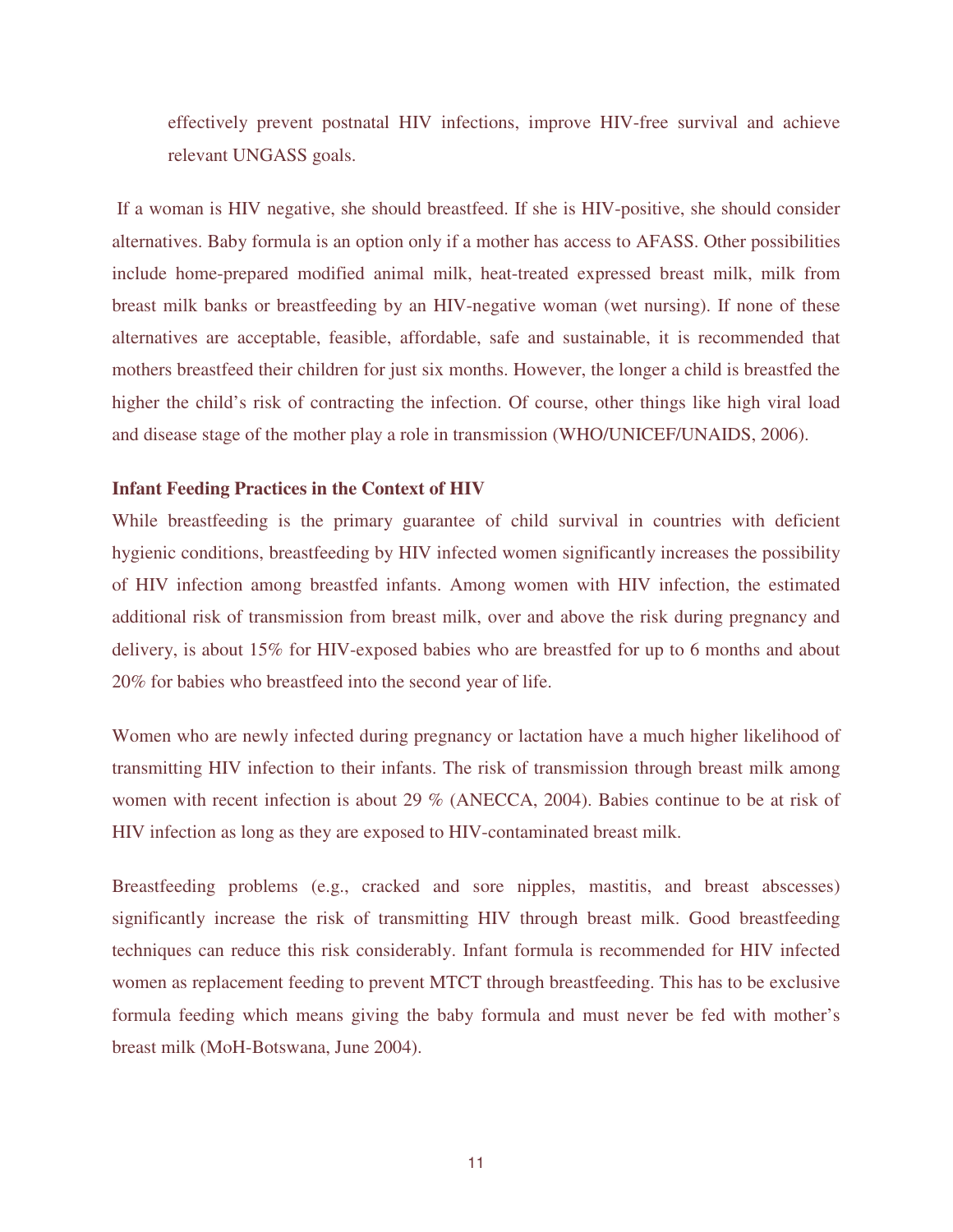Mixed feeding may be more risky for HIV transmission than exclusive breast-feeding (meaning giving the baby breast milk and nothing else, not even water), possibly because damage to the epithelial integrity of the intestine may facilitate entry of the virus and because breast engorgement, which is more likely to occur with mixed feeding, causes sub-clinical mastitis, a condition that increases the viral load in breast milk. The most difficult challenge has been how to make breastfeeding safer in communities with a high prevalence of HIV where breastfeeding is the traditional mode of feeding.

Replacement feeding includes feeding with a commercial or home prepared formula. From 0 to 6 months, milk in some form is essential for an infant. A baby who is not breastfeeding will need about 150 ml of milk per kg of body weight per day. Feeding an infant for 6 months requires an average of 40 x 500 g tins (or 44 x 450 g tins) of formula. The family must also have the resources such as clean water, fuel, utensils, skills and time to prepare it correctly and hygienically. Home-prepared formula can be used as it is cheap and if there is a reliable supply of animal or other forms of milk. However, this requires a hygiene environment to avoid diarrheal diseases in babies and the family must make an effort to minimize this risk. Therefore, mothers and families should be counseled on proper food hygiene practices (MoH-Botswana, June 2004).

From this it can be said that replacement feeding is recommended where it is acceptable, feasible, affordable, sustainable and safe. Otherwise, exclusive breastfeeding should be employed when the mother is HIV infected during the first few months of life and should then be discontinued as soon as feasible (WHO/UNICEF/UNAIDS/UNFPA, 2006).

Specific guidance and support should be given to the mothers which ever choice they choose. However, where adequate replacement feeding is not possible, exclusive breastfeeding with abrupt cessation or heat treating expressed breast milk should be employed to reduce the risk of breast-milk transmission. Issues associated with exclusive breast-feeding with early cessation includes the benefits of breastfeeding during the most risky time for artificial feeding in environments with poor hygienic conditions and reduces risk of HIV transmission by reducing the length of time the infant is exposed to HIV through breast milk. Exclusive breastfeeding is the option for women who are not in a position to provide adequate and hygienic replacement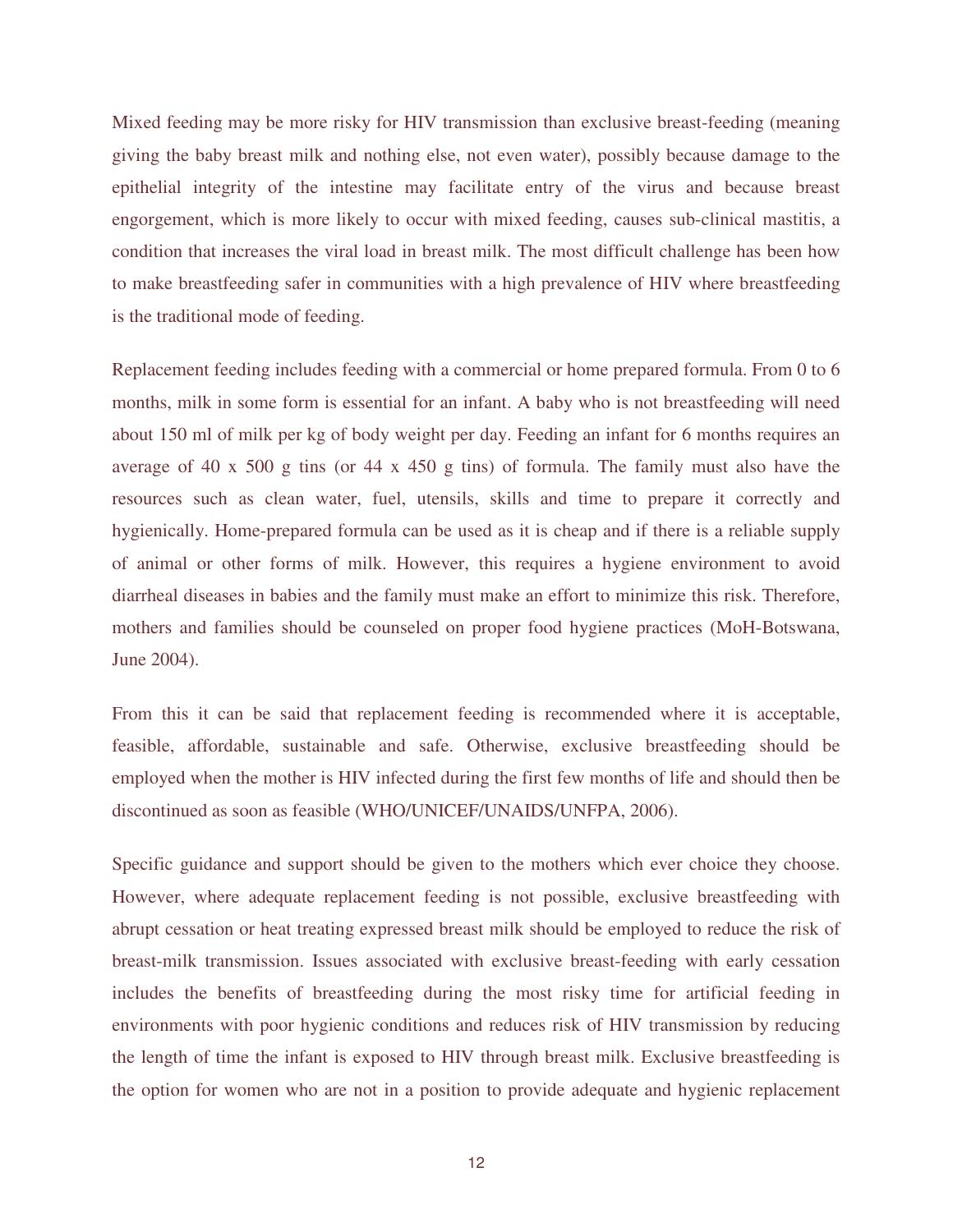feeding to their infants from birth to reduce the cumulative risk of prolonged breastfeeding. It is advisable for an HIV positive woman to abruptly stop breastfeeding as soon as she is able to prepare and give her infant adequate and hygienic replacement feeding (WHO, 2004).

Other circumstances can also determine when the mother can stop breast-feeding and start replacement feeding as in the case of the mother developing signs and symptoms of AIDS (ANECCA, 2004).

After the age of 6 months, breast milk and other forms of milk alone are not adequate to meet a baby's nutritional requirements. It is recommended that an HIV-positive mother exclusively breastfeed for 6 months or provide alternatives. Therefore, for both breastfed and replacement fed infants, complementary foods, in addition to breast milk substitutes, should be introduced when they are 6 months of age (as early as 4 months of age, if there is evidence of growth faltering or the mother has decided to wean before 6 months of age).

Milk should continue to be an important component of the diet, providing up to one-half or more of the nutritional requirements between the ages of 6 and 12 months and up to a one-third of the requirements between the ages of 12 and 24 months. In addition, complementary foods made from appropriately prepared and nutrient-enriched family foods should be given three times per day up to the age of 9 months; between 9 and 12 months, four feedings should be given daily; thereafter, five times per day.

#### **Recent Research findings**

#### **Global Perspective**

By the late 1990s, a large body of literature was available. However, most of the literature analyzed the same few studies, and/or was based on speculation about a number of biological mechanisms related to transmission via breastfeeding that remained untested. Today, the literature on this subject includes early case reports; studies that estimate the timing of HIV transmission and identify risk factors associated with transmission; observational studies that compare HIV transmission rates in non-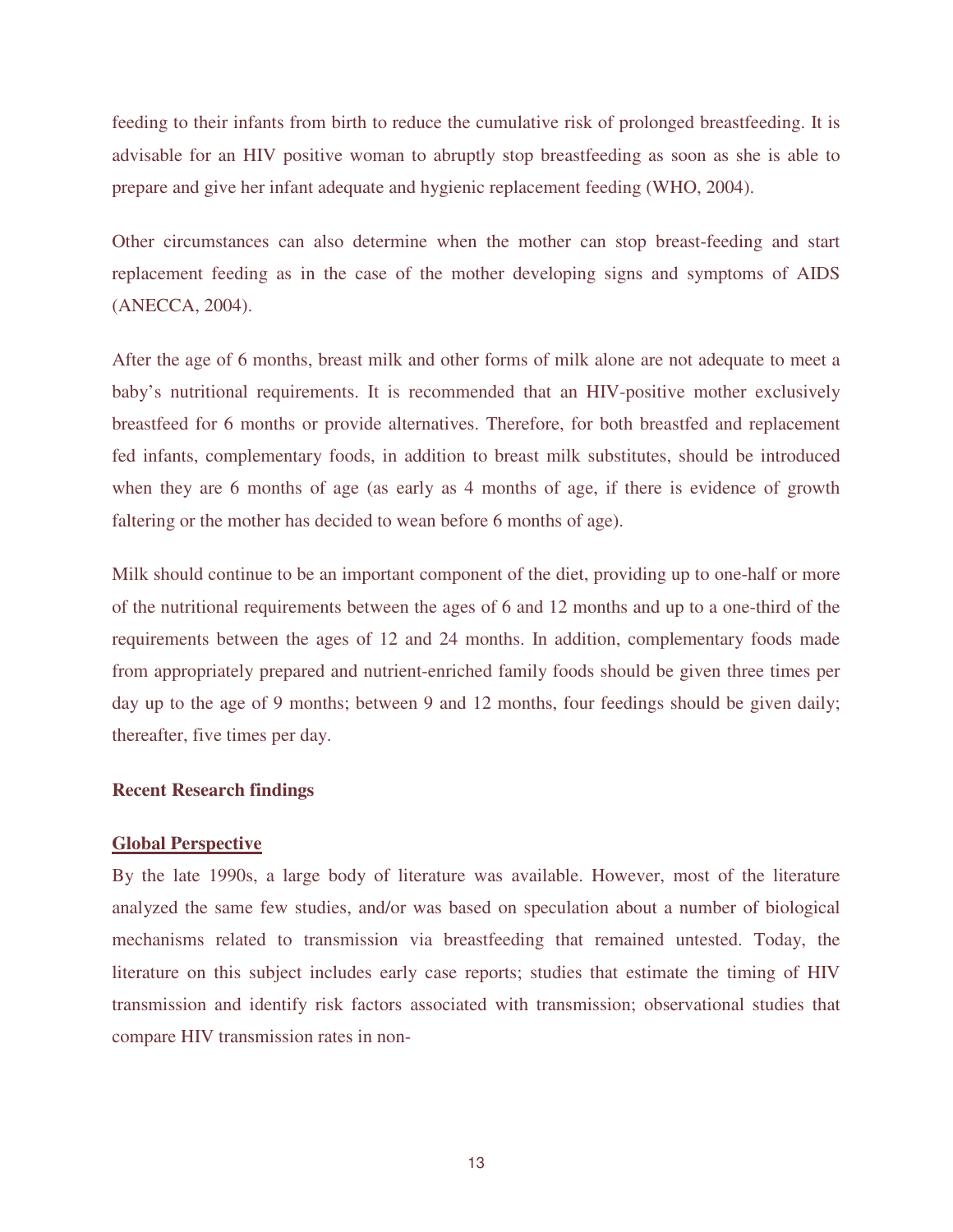breastfed versus partially-breastfed infants; studies that examine HIV concentrations in breastmilk samples; and several mathematical models that estimate mortality risks associated with different feeding patterns in populations with different assumed characteristics.

In India, a study was done to assess factors that influence the infant feeding decisions of HIVinfected mothers. A total of 101 HIV positive mothers were recruited. All these went through group education and counselling as well as the more intensive post-test counselling. It was found that 44 (44%) intended to exclusively breastfeed and 44 to top feed (diluted animal milk), leaving 13 (12%) women undecided. It was noted that mothers who preferred top feeding tended to be primiparous and more likely to disclose their test results to their in-laws and parents. Of those who chose to breastfeed 56 (60%) did so because it was suggested by the counselor or because they could not afford top milk. A substantial percentage of women were concerned about the social repercussions if they did not breastfeed, whereas 8 (14%) stated they could not ensure hygienic food preparation. Of those women who chose top feeding, the overwhelming majority did so to prevent passing HIV to their newborn. Seven women relied on the doctor's information in making their decision. Of the 94 delivered women who had decided on a specific infant feeding strategy, 16 (19%) decided to change their infant feeding plan. The primary reason mothers intending to top feed changed their decision postpartum was because they could not afford top milk. Mixed feeding was also noticed in this group and infant foods such as honey, water or sugar was given. Mixed feeding occurred during the first 3 days after delivery usually on the advice of the doctors and relatives and was related to the mother's inability to produce sufficient milk for the child, c-section discomfort and problems of feeding top milk during the night (Nishi, 2003).

#### **African Perspective**

In Cote d'Ivoire, 557 HIV positive mothers who had received perinatal antiretroviral prophylaxis and were offered 2 infant feeding interventions-artificial feeding and exclusive breastfeeding during the first 3 months with early cessation of breast feeding were enrolled into the ANRS 1201/1202 Ditrame Plus study. Of the 47% who initiated breastfeeding, the probability of practicing exclusive breastfeeding from birth was 18% and 10% at 1 and 3 months of age respectively. Complete cessation of breastfeeding was obtained in 45% and 63% by 4 and 6 months of age respectively. Environmental factors such as living with a partner's family were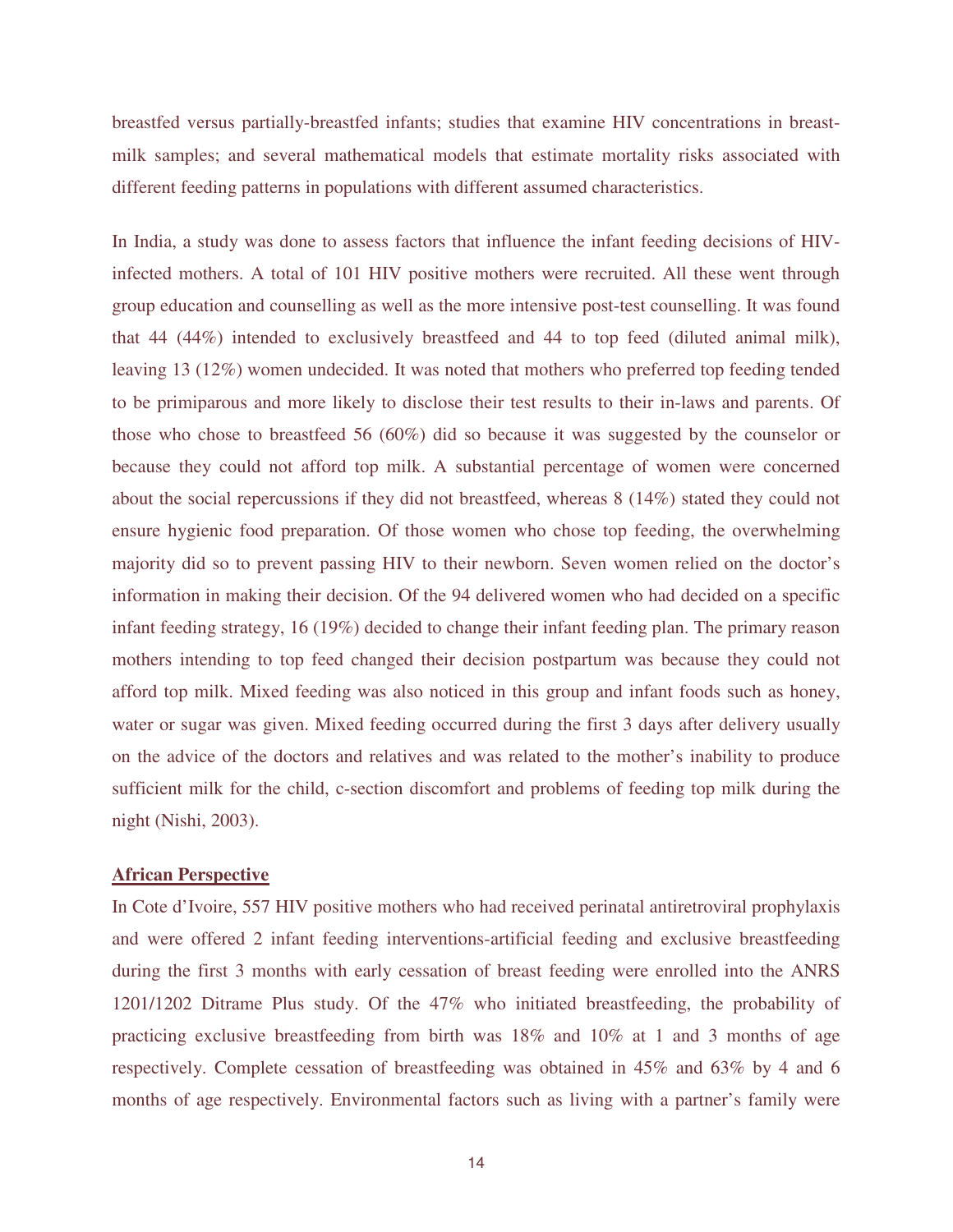associated with failure to initiate early cessation of breastfeeding. Acceptability of exclusive breastfeeding was low in urban population (Renaud, 2005).

In Kenya, a randomized clinical trial of breastfeeding compared with formula feeding was conducted between 1992 and 1998.During this trial, it was reported that a three-fold higher infant mortality rate in HIV-infected mothers who breastfed their infants was noticed compared with those who fed their infants with formula. The trial was designed

to assess the rates of mother to child transmission of HIV according to mode of infant feeding. Eighteen of 197 women randomly allocated to breastfeed their infants died within 24 months of delivery compared with six of 200 women allocated to the formula-feeding group. The cumulative 24-month mortality rates were 11% and 4%, respectively, corresponding to a 3.2-fold higher risk of death (95% confidence interval  $1.3 - 8.1$ ). Since assessing mortality in mothers was not the primary objective of the trial, this unexpected observation must be interpreted cautiously (Nduati, 2000).

Sociocultural influences on infant feeding decisions among HIV infected women in rural Kwa-Zulu Natal, South African were determined and the findings were categorized into 5 themes. This was through an ethnographic study. The categories included social stigma of HIV. Here, it was noted that in communities where breastfeeding is normative, choosing replacement feeding would have seemed abnormal even prior to the advent of the HIV epidemic. With sufficient public discussion about transmission of the virus through breast milk, choosing to bottle feed is tantamount to announcing that one is HIV positive.

The second category was that of maternal age and family influences which played a role on feeding practices. Here, it was noted that younger mothers had little influence in choosing how to feed their children. Elders in the family had a more critical role in making such kind of choices.

Economic factors also played a role in choosing feeding practices. Those who breast feed did so due to the fact that they could not afford. Mothers who did replacement feeding also complained of the cost and sustainability of the practice.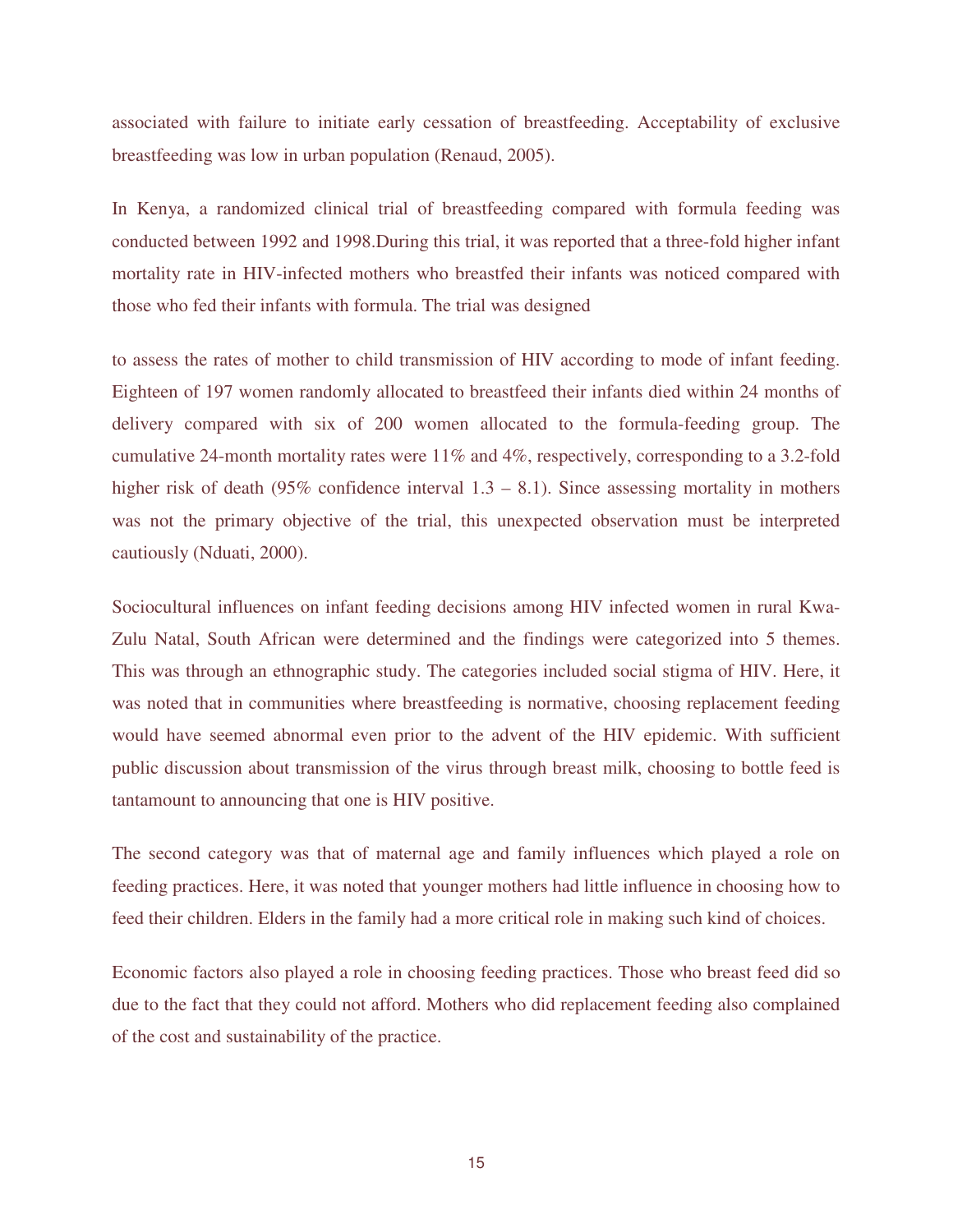Beliefs about HIV transmission through breast milk and beliefs about the quality of breast milk compared to infant formula were other categories or factors influencing infant feeding practices (Thairu, 2005).

A prospective cohort study on the method of feeding and transmission of HIV-1 from mothers to children by 15 months of age looked at 551 mother-child pairs. At least some breastfeeding was initiated among 394 (71.5%) mother-child pairs. The other 157 (28.5%) pairs were formula fed from birth. The median duration of all breastfeeding was 6 months. The median duration of exclusive breastfeeding was 3 weeks. Among the 394 mother-child pairs who ever breast fed, 103 were exclusively breast fed for 3 months or longer and 121 infants were never breast fed exclusively. Milk formula, other liquids and solids were used by the group in the mixed feeding group. Among 157 children who were never breastfed, the probability of HIV detection was 0.076 at birth, 0.18 by 6 weeks and 0.194 by 128 days, after which they were tested negative for HIV. Among the 394 children who were ever breastfed, the estimates of the cumulative probability of detecting HIV over time was similar to the never breast fed at birth, but surpassed the never breastfed group by 6 weeks, and continued to diverge over time intervals to reach 0.316 by 15 months. At birth, transmission rates in the never, exclusive and mixed breastfeeding groups were similar. At 6 weeks, never and exclusive breast feeders still had highly similar cumulative probabilities of infection but mixed breast feeders were starting to surpass both groups. Deaths before 3 months of age occurred in seven (5 of which were HIV positive) out of 157 of the never and 15 (10 of which were positive) out of the 394 of the ever breastfed (Coutsoudis, 2001).

From the above study it was concluded that the patterns of breastfeeding influences rate of postnatal transmission of HIV-1. Infants who were exclusively breastfed had no excess risk of MTCT of HIV-1 over 6 months when compared with those who were not breastfed at all but given formula and other foods. Those at greatest risk were infants fed by HIV infected mothers on a mixture of breast milk and other foods and liquids.

An infant's risk of becoming infected with the HIV through breastfeeding is highest during the first few months of life, according to a new study conducted among HIV-infected mothers and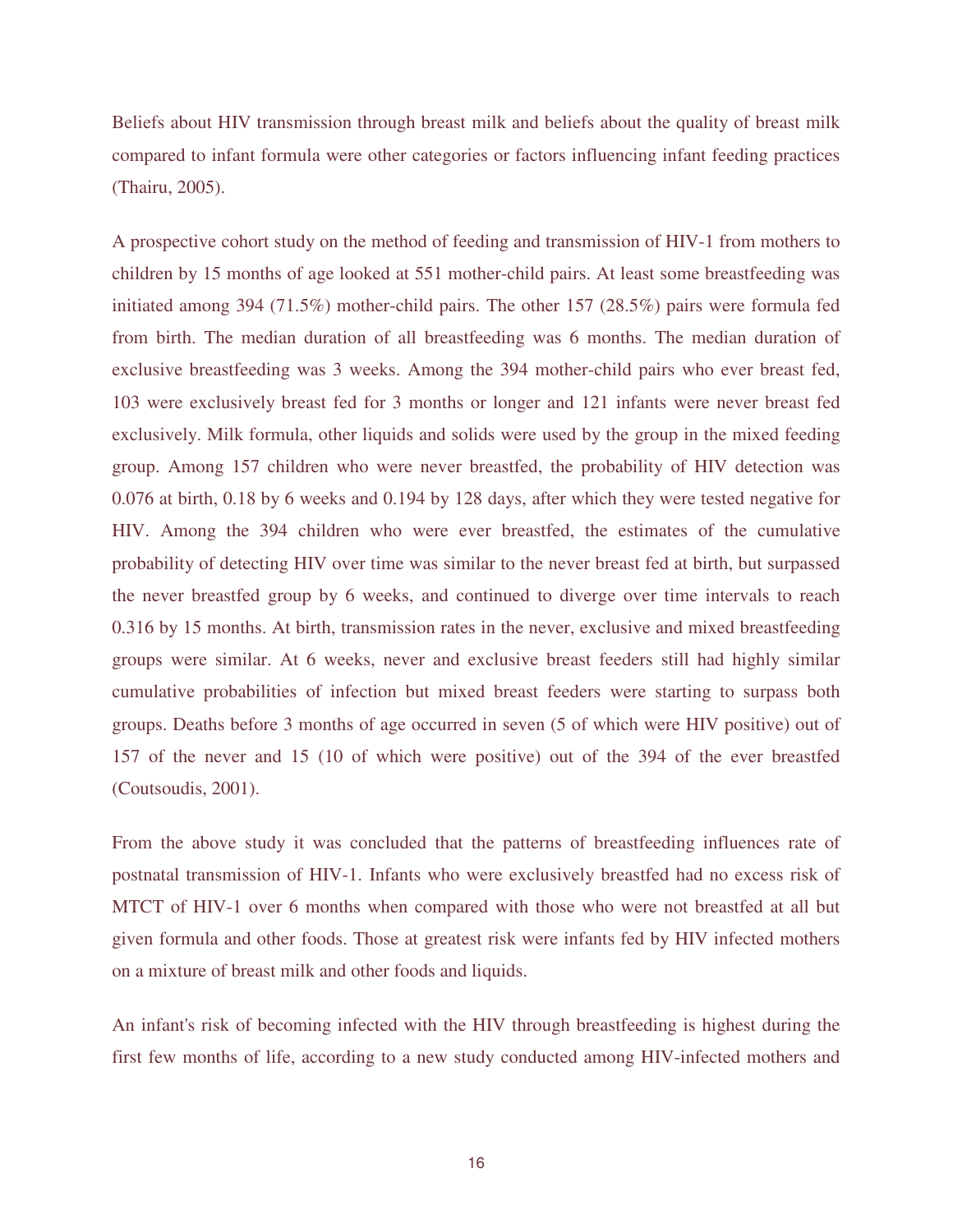their babies in the African nation of Malawi. A mother's inexperience with breastfeeding may increase HIV transmission risk (Miotti, 1999).

Breastfeeding is the recommended method of infant feeding in Malawi and other developing countries, where alternatives to breast milk are often scarce, unsafe or culturally unacceptable. In the United States, where safe alternatives to breast milk are plentiful, HIV-infected women are advised against breastfeeding their infants (Miotti, 1999).

This study in urban Malawi, Africa measured frequency, timing and risk factors for breastfeeding transmission of HIV. Participants included 672 infants (HIV negative at birth) born to HIV-positive mothers who had not received antiretroviral drugs during or after pregnancy. The cumulative infant HIV infection rate while breastfeeding, from month 1 to the end of months 5, 11, 17 and 23 was 3.5%, 7.0%, 8.9% and 10.3%, respectively. Incidence of HIV infection per month was 0.7% during age 1-5 months, 0.6% during age 6-11 months, and 0.3% during age 12- 17 months. Mixed feeding was common, with supplemental foods introduced at a mean of 4 months. These results suggest that the risk of HIV transmission to an infant is highest in the early months of breastfeeding but is present for as long as an infected mothers breastfeeds. Early weaning (e.g. at 4 or 6 months), a strategy which has been proposed to decrease breastfeedingmediated HIV transmission may be difficult to implement because alternatives to breastfeeding are often scarce, unsafe or culturally unacceptable. In this study, weaning occurred late (median 21 months). Weaning at 6 months would have prevented only half of the post-natal HIV infections, but may have resulted in additional morbidity and mortality.

Subsequent HIV tests conducted over the next two years revealed that 47 of the 672 infants in the study became HIV-infected from breastfeeding. Nearly half (21) of the infections occurred within five months after birth. Another 15 babies became infected between postnatal months 6 and 11, and seven more between months 12 and 17 of follow-up. Only four HIV infections occurred between months 18 and 23. No babies became infected with HIV after they stopped breastfeeding (Miotti, 1999).

Miotti and colleagues speculate that mothers who are relatively less experienced with breastfeeding are more likely to have sub clinical mastitis, an inflammation of the mammary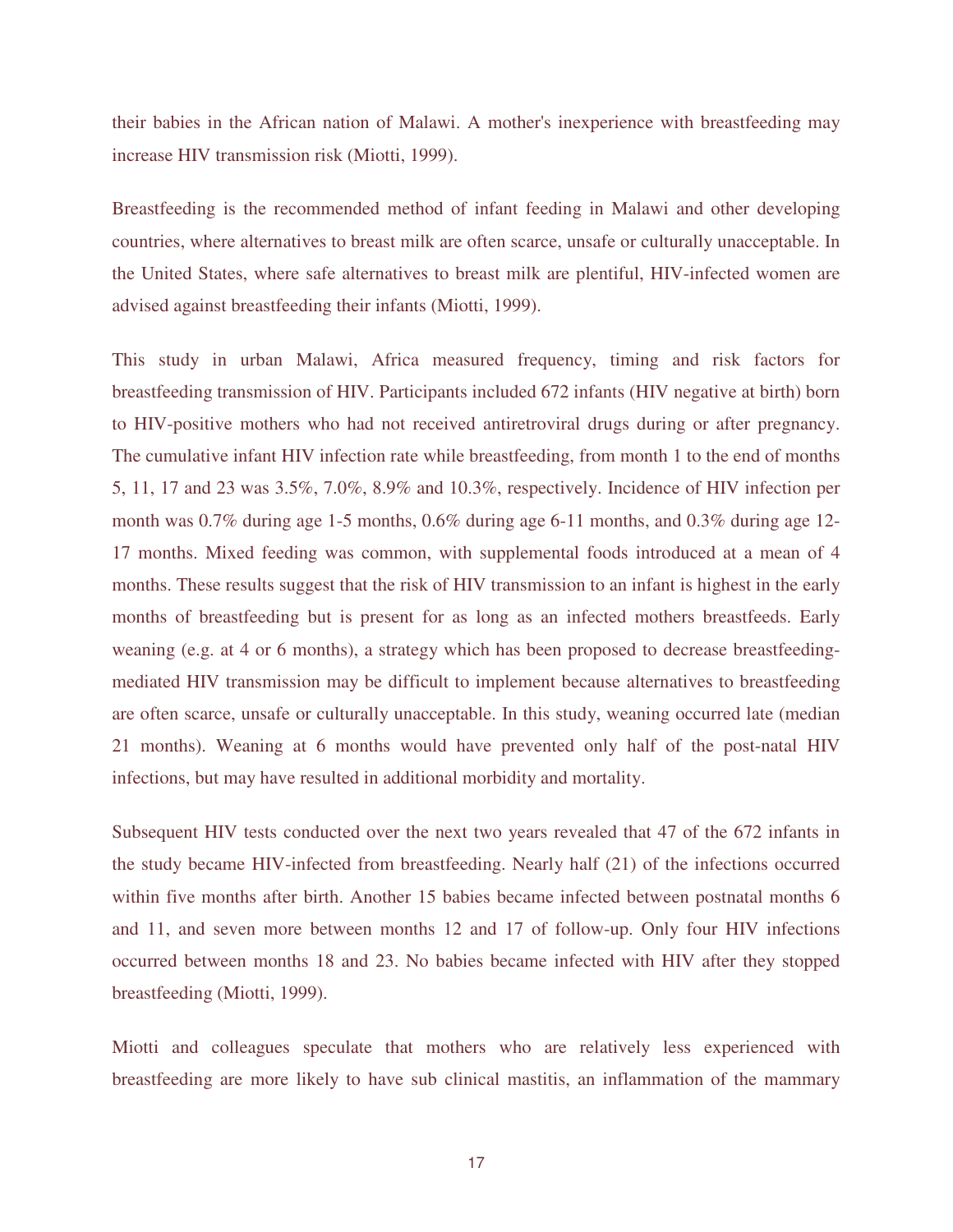tissue, and thereby a higher HIV transmission rate. The researchers note that in another recent study conducted among a separate population of women in Malawi, they found that sub clinical mastitis was associated with higher HIV levels in breast milk and higher HIV transmission to breastfeeding infants (Miotti, 1999).

Early weaning has been proposed as one possible strategy to limit HIV transmission through breast milk. Although discontinuing breastfeeding after six months would have prevented half of the HIV infections seen in the study, such an approach would increase the risk for illness and death from the respiratory and diarrheal diseases that antibodies and other factors in breast milk help protect against." The researchers concluded that breastfeeding recommendations for HIVinfected women in developing countries must carefully balance the risk of HIV transmission with the well-known nutritional and health benefits of breastfeeding. Recommendations may be most usefully made at the level of the individual mother, since communities in developing countries include women from varied socioeconomic strata who have different access to safemilk alternatives (Miotti, 1999).

Two new studies support the hypothesis that combination antiretroviral drug therapy may reduce the risk of mother-to-child HIV transmission through breastfeeding, findings that could have significant implications in the developing world. Researchers in the first study found mothers pass antiretroviral medications on to their breastfeeding infants in concentrations high enough to prevent infection. The second study showed levels of HIV RNA in breast milk are lower in mothers taking antiretroviral therapy than those who are not. Without antiretroviral therapy for an HIV-infected mother or her baby, transmission of HIV-1 through breast milk occurs in approximately 9 to 16 percent of breastfed infants. In the developing world, many HIV-infected mothers breastfeed rather than use formula due to the high cost of formula, lack of a safe water supply, and cultural norms (Shapiro, 2005).

In the first study, the researchers measured the concentrations of three antiretroviral drugs, nevirapine, lamivudine, and zidovudine, in the blood and breast milk of 20 HIV-infected women, and in the blood of their uninfected breastfeeding infants. All of the mothers had been receiving this combination of antiretroviral therapy continuously for at least six weeks prior to the start of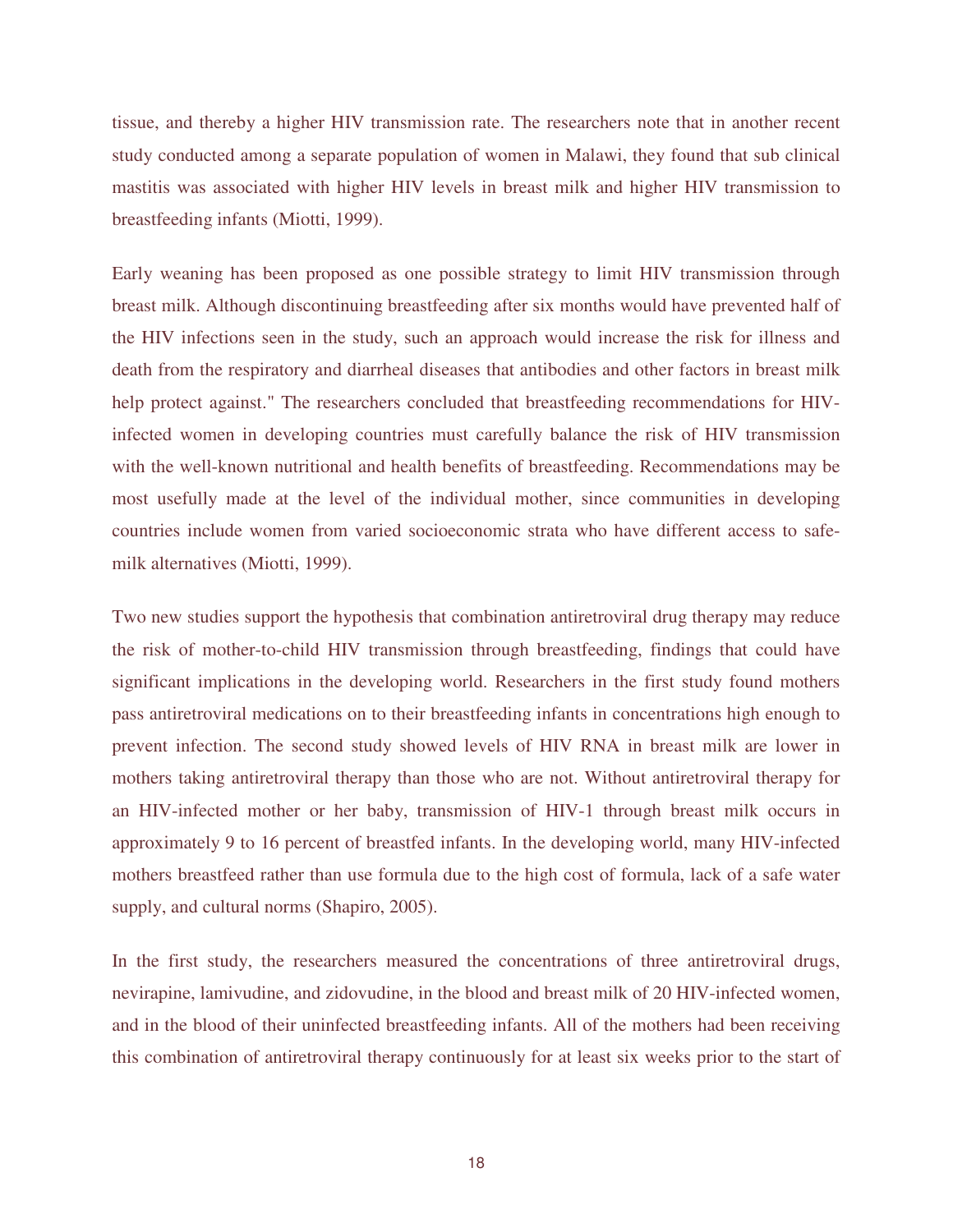the study, and all of the infants received a single dose of nevirapine and continuous zidovudine therapy after birth (Shapiro, 2005).

At either two or five months after delivery, all three drugs taken by the mothers were found in breast milk in concentrations similar to or higher than those found in the mothers' blood. In samples of the infants' blood, the investigators observed high, inhibitory concentrations of nevirapine that were above those thought necessary to protect against HIV infection. Dr. Shapiro and colleagues hypothesized that the presence of antiretroviral drugs in breast milk may reduce mother-to-child transmission through either direct inhibition of HIV replication in the breast milk, or by preventing infection from taking hold in the infant.

The high drug concentrations raised the possibility of some risks, as well as benefits, however. Such levels may be high enough to cause adverse effects associated with the drugs, such as rash, Neutrogena, and anemia, and to lead to the emergence of drug-resistant virus.

For the second study, the researchers examined the ability of combination antiretroviral therapy to reduce HIV-1 RNA and DNA levels in breast milk. They measured these levels in two groups: 26 women who received nevirapine, lamivudine, and zidovudine beginning during pregnancy or postpartum and 25 women from an earlier time period with comparable HIV disease, who did not receive antiretroviral therapy because it was unavailable to them at the time they were breastfeeding.

The results indicated that antiretroviral therapy suppresses HIV RNA in breast milk and may therefore reduce mother-to-child transmission of HIV during breastfeeding. Eighty-eight percent of the women receiving antiretroviral therapy had fewer than 50 copies/ml of HIV-1 RNA in their breast milk, compared with 36 percent of the women not taking therapy. This represents a statistically significant difference.

However, there was no such difference for HIV-1 DNA, which some studies suggest also contributes to mother-to-child transmission. One possible explanation for this lack of association between antiretroviral therapy and HIV DNA levels, the investigators hypothesized, may be the short duration of treatment in the study (a median of 98 days). Combination antiretroviral therapy may reduce HIV DNA in breast milk more slowly than HIV RNA, thus raising the risk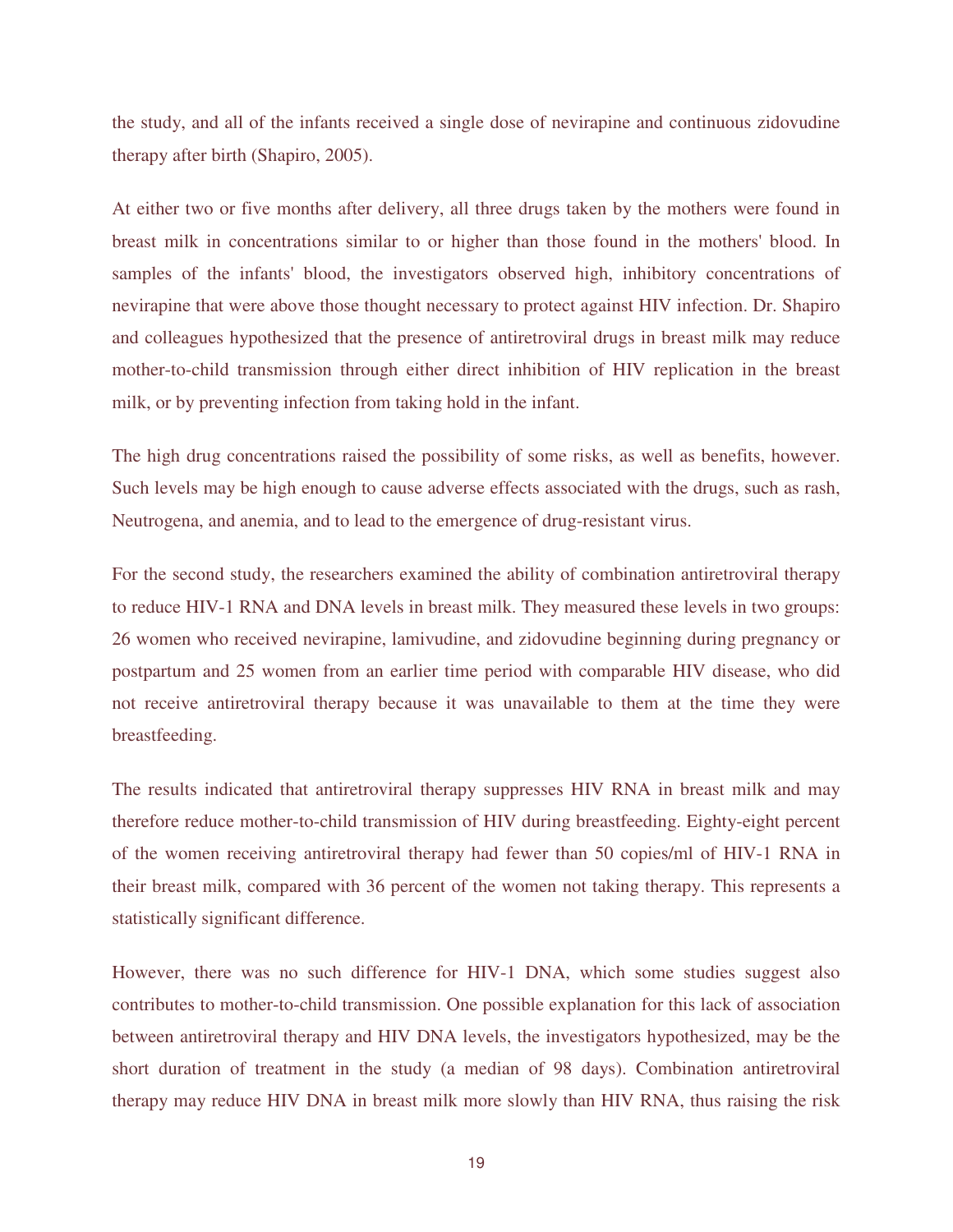that, when treatment duration is short, HIV DNA-associated transmission may occur despite the use of therapy.

Shapiro and colleagues concluded, "As drug costs decrease, maternal antiretroviral therapy may be a realistic strategy to maximize prevention of mother-to-child transmission in areas where formula feeding is not safe or feasible" (Shapiro, 2005)

#### **Zambian Perspective**

A study that was done in Ndola found that adding PMTCT counseling and voluntary counseling and testing (VCT) into routine consultations at rural health centers enhanced mothers' knowledge of infant feeding options and improved their ability to make decisions in the best interests of themselves and their infants. The study was done to provide sensitive yet effective infant feeding counseling to mothers (Ndubani, 1999)

A rapid assessment of the UN supported PMTCT pilot sites in Zambia showed that most HIV positive mothers made an informed choice between exclusive breastfeeding for 4-6 months or replacement feeding. The providers demonstrated a good knowledge of advantages and disadvantages of exclusive breastfeeding for 3-6 months, wet nursing, infant formula and expressed heat treated milk as the infant feeding choice for HIV positive mothers. However, most providers showed a bias towards infant formula for HIV positive mothers and did not ascertain the clients' specific circumstances like enquiring about money to buy formula; if mother had access to adequate water and fuel supply; if mother had disclosed her status to the partner, family or friends. It was noted during the same study that the community did not believe in exclusive breastfeeding followed by cessation of breastfeeding. The community believes that this act and the use of replacement formula lead to inadequate feeding of children (Kankasa, 2002).

Identified psychosocial and socio-anthropological factors that affect the uptake of PMTCT services may be related to the;

1. Client as a result of misconceptions and myths associated with the HIV testing process in these communities.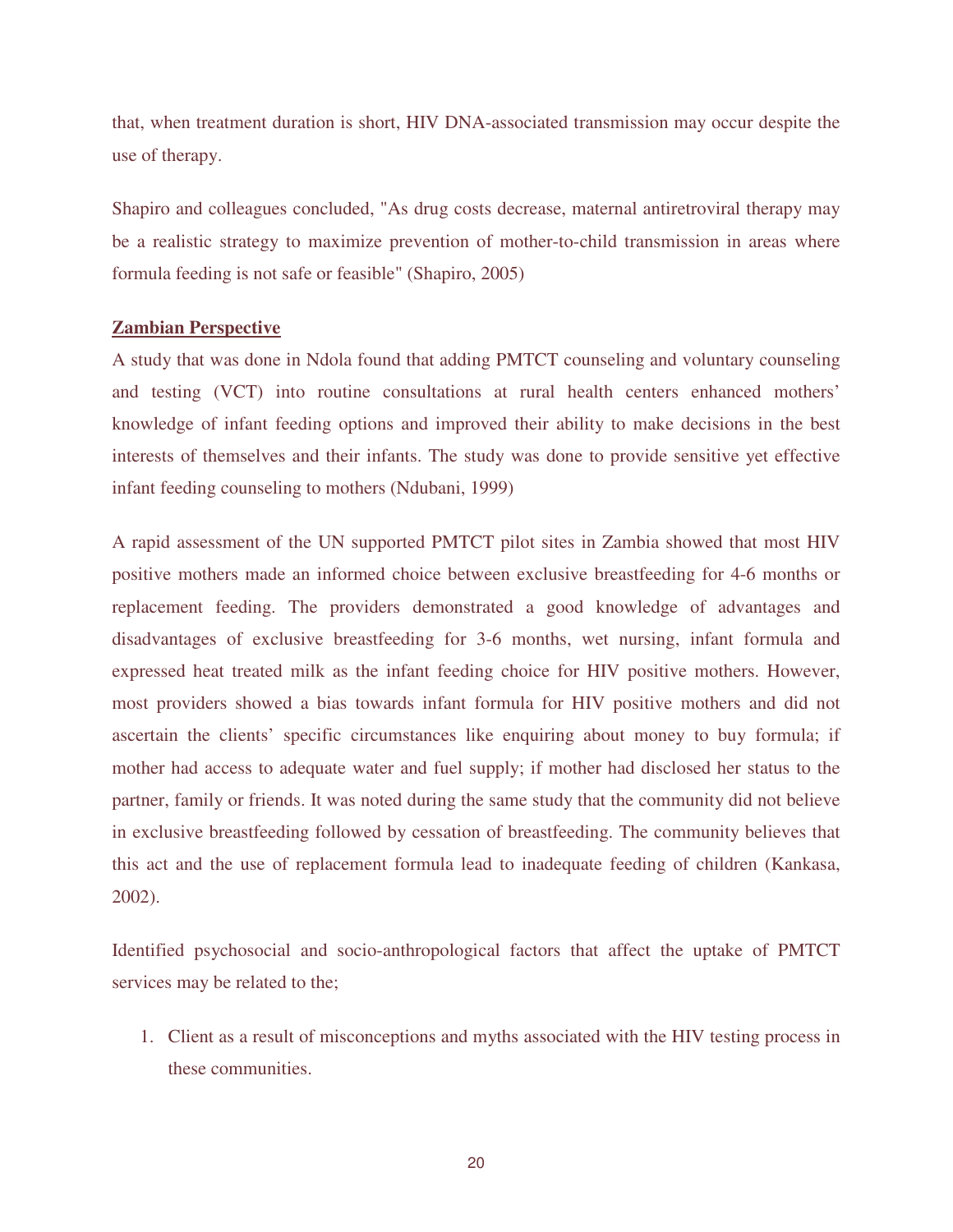- 2. Spouse leading to low participation of men in reproductive health matters as they do not attend the antenatal clinics.
- 3. Health service delivery as clinics may take too long and in the process discourage the women since this tends to interfere with other activities; Health workers might be deliberately or accidentally discriminating against HIV positive mothers.
- 4. Socio-cultural factors such as stigma, discrimination and prejudice within the community when one is known to be HIV positive all play a role.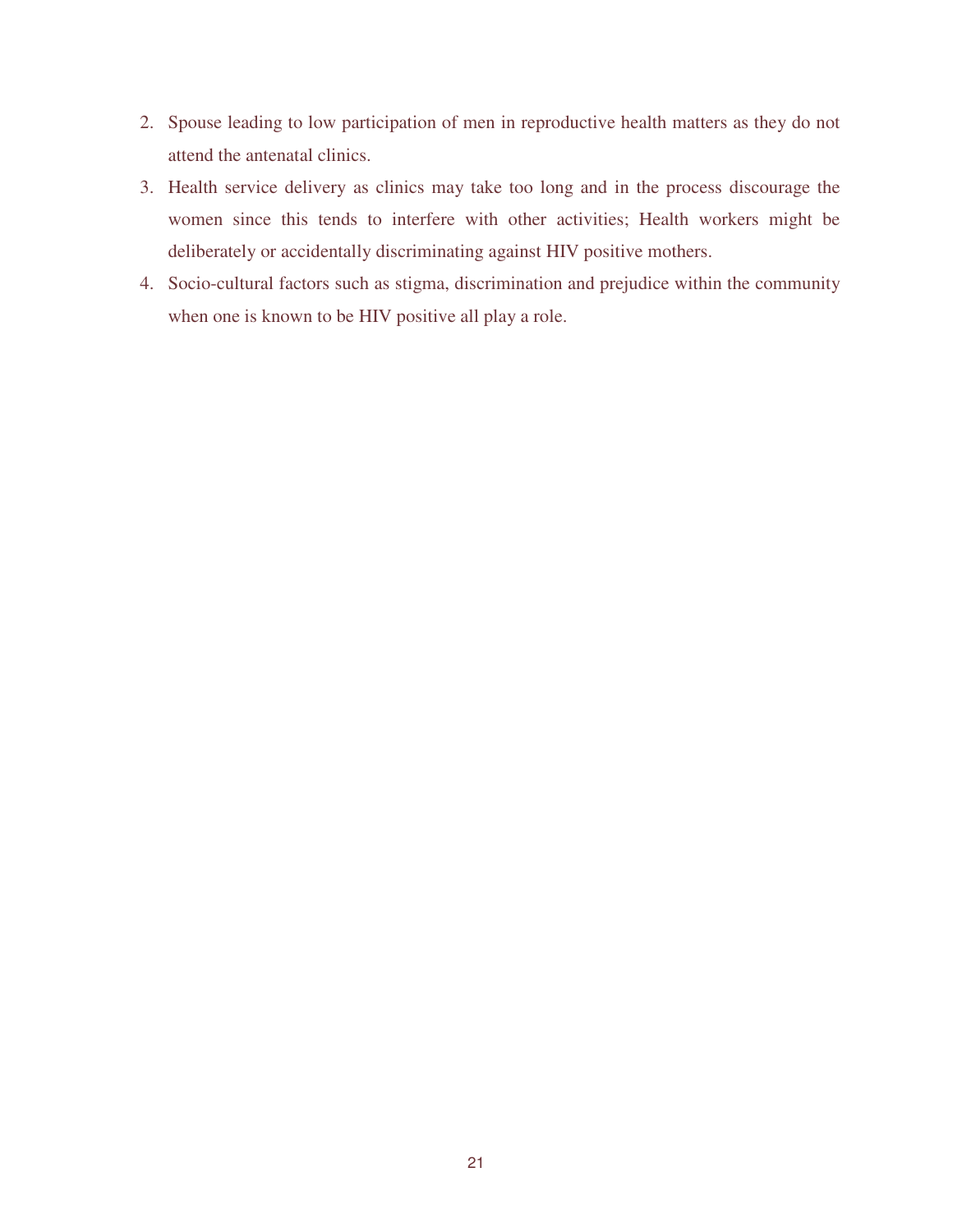### **3.0 CHAPTER THREE: RESEARCH METHODOLOGY**

### **3.1 Study Design**

The study was designed to explore maternal social factors influencing infant feeding choices. The study design used was a cross – sectional study of descriptive nature. This aimed at quantifying the distribution of certain variables among the study population. It covered social characteristics of respondents such as age, education and marital status etc. This design helped to describe the phenomena and allowed for data collection from study subjects to show the association between the dependent and independent variables. The dependent variable in this research is 'infant feeding practices' and the independent variable in this research is 'maternal social factors' as listed below.

### **3.1.0 Definition of Variables**

### *3.1.1. Independent variables:* Maternal social factors

- a) Demographic variables:
	- 1. Age
	- 2. Residence
	- 3. occupation/Income level
	- 4. marital status, Parity
	- 5. Level of education
	- 6. Source of water for domestic use
	- 7. Members of the Household and Religion
- b) Knowledge about PMTCT
	- 1. PMTCT prophylaxis or ART
	- 2. Disclosure
	- 3. Source of Nutrition Information
	- 4. Type of counselling.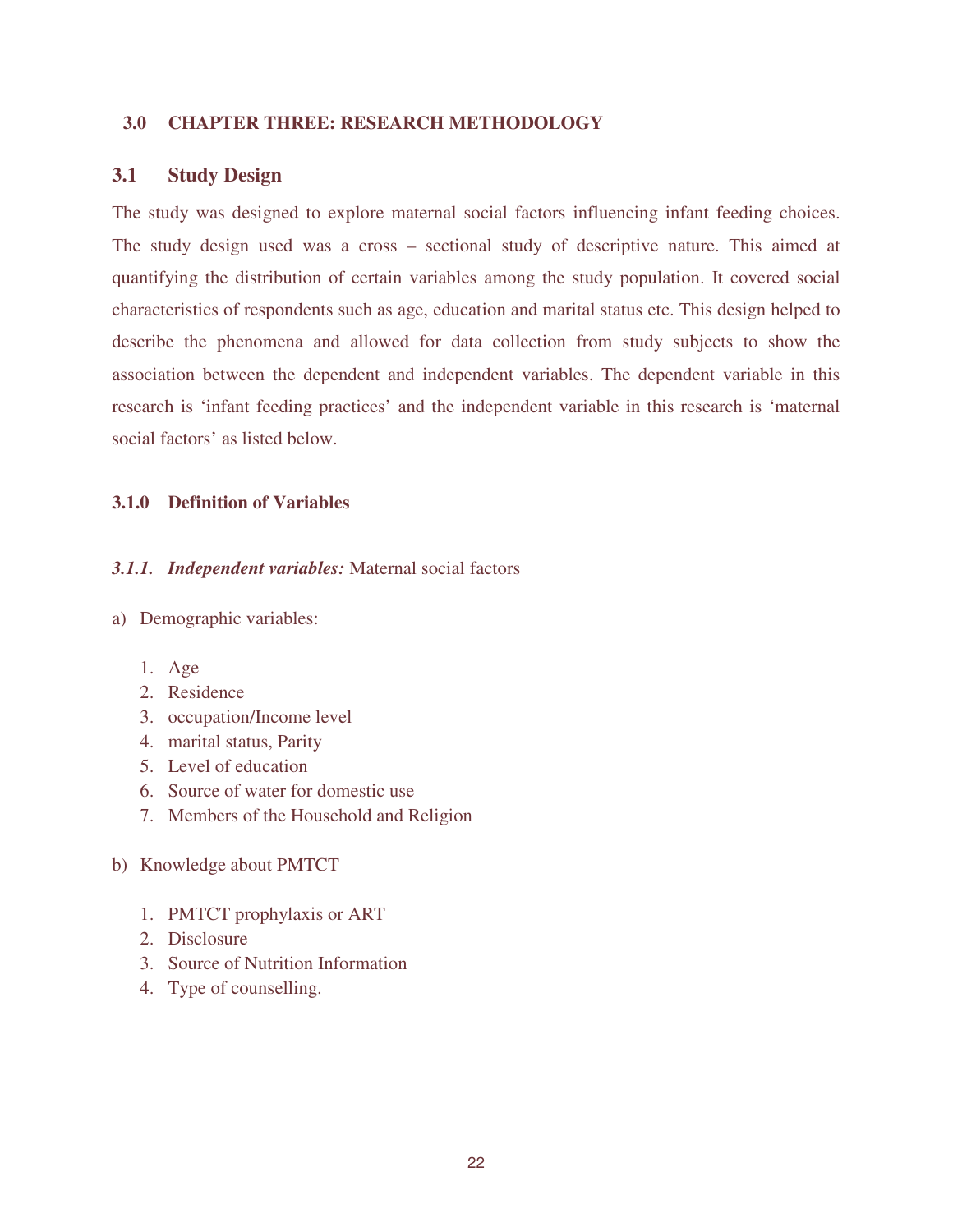### *3.1.2. Dependent Variables*

- 1. Infant feeding practices
- 2. Length of exclusive breast feeding
- 3. Knowledge on MTCT

## **3.2 Study Area**

The study was conducted in Northern Province, Kasama District at 2 clinics- the Kasama Urban clinic and the Location clinic. These were the sites with the highest numbers of mothers under the PMTCT programs. Kasama District had been chosen for conveniences sake.

## **3.3 Study Population/Target Population**

The study recruited HIV positive mothers under the MCH programs in Kasama from the 2 clinics (Kasama Urban Clinic and Location Clinic). The study population was 1,525 HIV positive mothers in Kasama District.

## **3.4 Sampling Procedure**

Purposive sampling was employed to select 2 PMTCT sites based on the prevalence of HIV amongst pregnant mothers in these areas (each PMTCT site acted as a cluster). Systematic random sampling was then applied in selecting respondents from each site. The sampling frame was the list of all mothers attending the PMTCT program from these two clinics in Kasama.

## **3.4.1 Sample size determination**

Determination of the required minimal sample size of the total number of mothers to be interviewed was based on the following formula:

 $N = Z^2 p (p-1)$ 

 $D<sup>2</sup>$ Where:

**N**=total number of mothers to be interviewed

**P**= Proportion of HIV positive pregnant women in Kasama

**Z**=1.96 reliability coefficient for the normal distribution to the significant level 0.05

**D**=0.05 degrees of precision at 95% level of confidence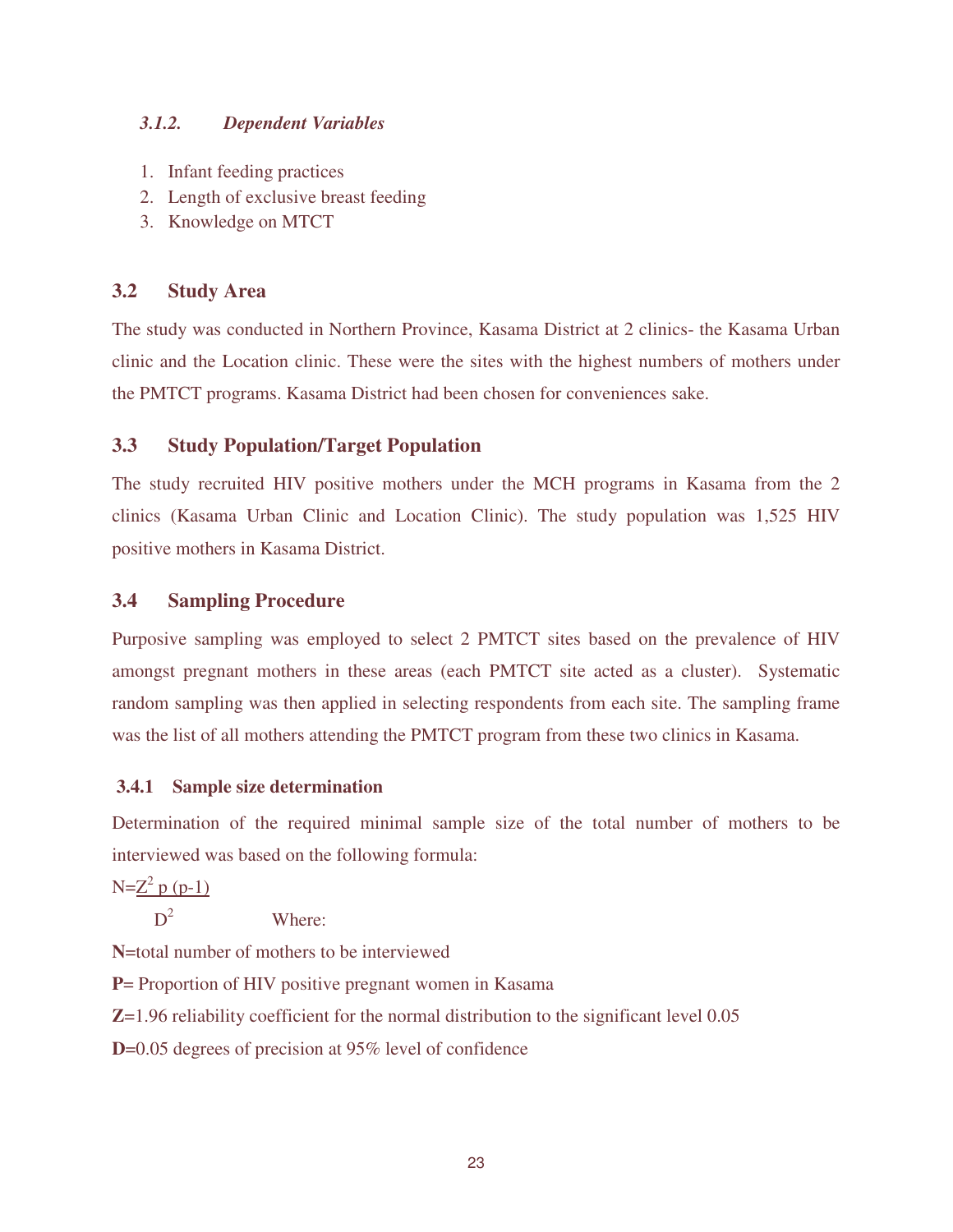$$
N = 1.962 (0.15x 0.85) = 196
$$
 mothers  
0.05<sup>2</sup>

Therefore, a total of 200 HIV positive women were recruited for this study with the following numbers Kasama Urban Clinic (102) and Location Clinic (98) in Kasama District.

### **3.5 Inclusion Criteria**

HIV positive women with infants aged 0-12 months among the general population were recruited. The age range for the mothers was 18-40 years.

### **3.6 Exclusion Criteria**

Women who did not meet the above criteria were excluded.

## **3.7 Data Collection**

The study applied quantitative (semi-structured Questionnaires) research tools**.** The questionnaire was piloted and adjustments were made to the relevance of the study.

### **3.8 Data Processing**

Information obtained from the questionnaires was checked, verified and entered into Epi-info and imported into SPSS. Editing and tabulation of data was done immediately after data collection procedures. The data was coded before entry and analysis.

### **3.9 Analysis and Presentation**

Descriptive and statistical analysis was carried out in accordance with the study objectives and hypothesis. Quantitative data was analyzed by computer using the Chi-square statistics to test possible relationships between the independent and dependent variables at the 5% level of significance. Qualitative data was categorized and analyzed, and also presented in form of tables. The measures of central tendency (mean, mode, median and variance) were calculated. Study results were presented using various tables, charts and graphs.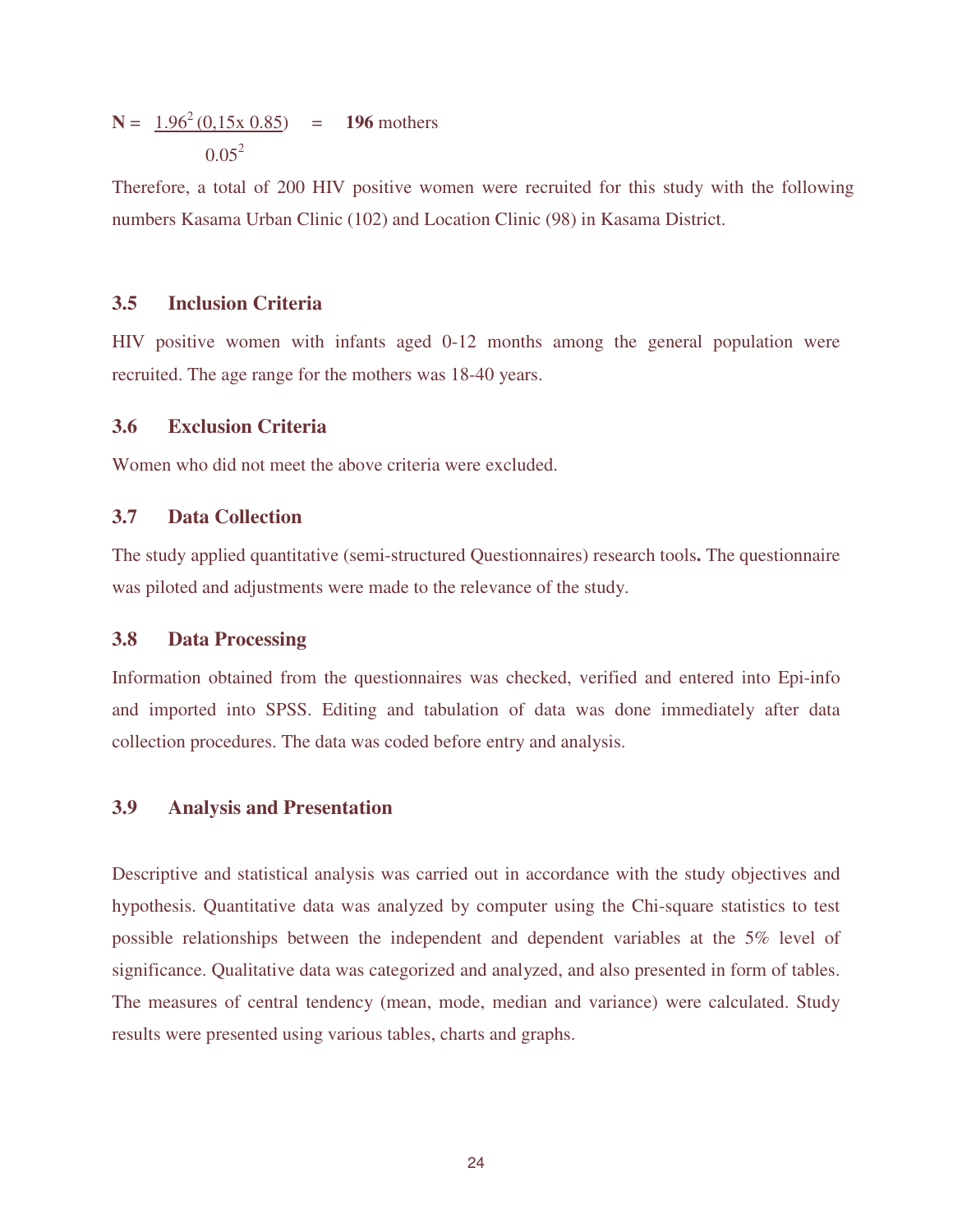### **3.10 Minimization of Errors and Biases**

The questionnaire was pre-tested and appropriate adjustments made to ensure achievement of the study objectives. Systematic random sampling procedure was used to eliminate selection bias. The research assistants were familiarized with the study objectives and thoroughly trained on how to administer the questionnaires. The questionnaire was administered individually and in private to avoid influences from third parties and eliminate prestige bias. Field editing of the data was carried out whenever possible. Data verification was done soon after the questionnaire had been administered.

#### **3.11 Ethical Considerations**

- 1. Ethical clearance was obtained from the University of Zambia Ethics Committee, DHMT and PHO.
- 2. Confidentiality of participants was kept at all levels of the study.
- 3. The objectives of the study were explained to the respondents.
- 4. The respondents had the option to participate or to decline at any time.
- 5. Written informed consent was obtained from the mothers after the study procedure had been explained to the mothers.
- 6. All data obtained was securely stored and no cost was incurred by the selected respondents (as the principal investigator carried all costs).

The respondents were assured of full and free access to their results.

#### **3.12 Study Limitations**

The major limitation of this study was the financial constraint. The researcher would have been happy to conduct the study on a large scale and involve more participants in many more clinics within Kasama District. The selected sample size was one which could be easily managed within the resources which were available and time frame.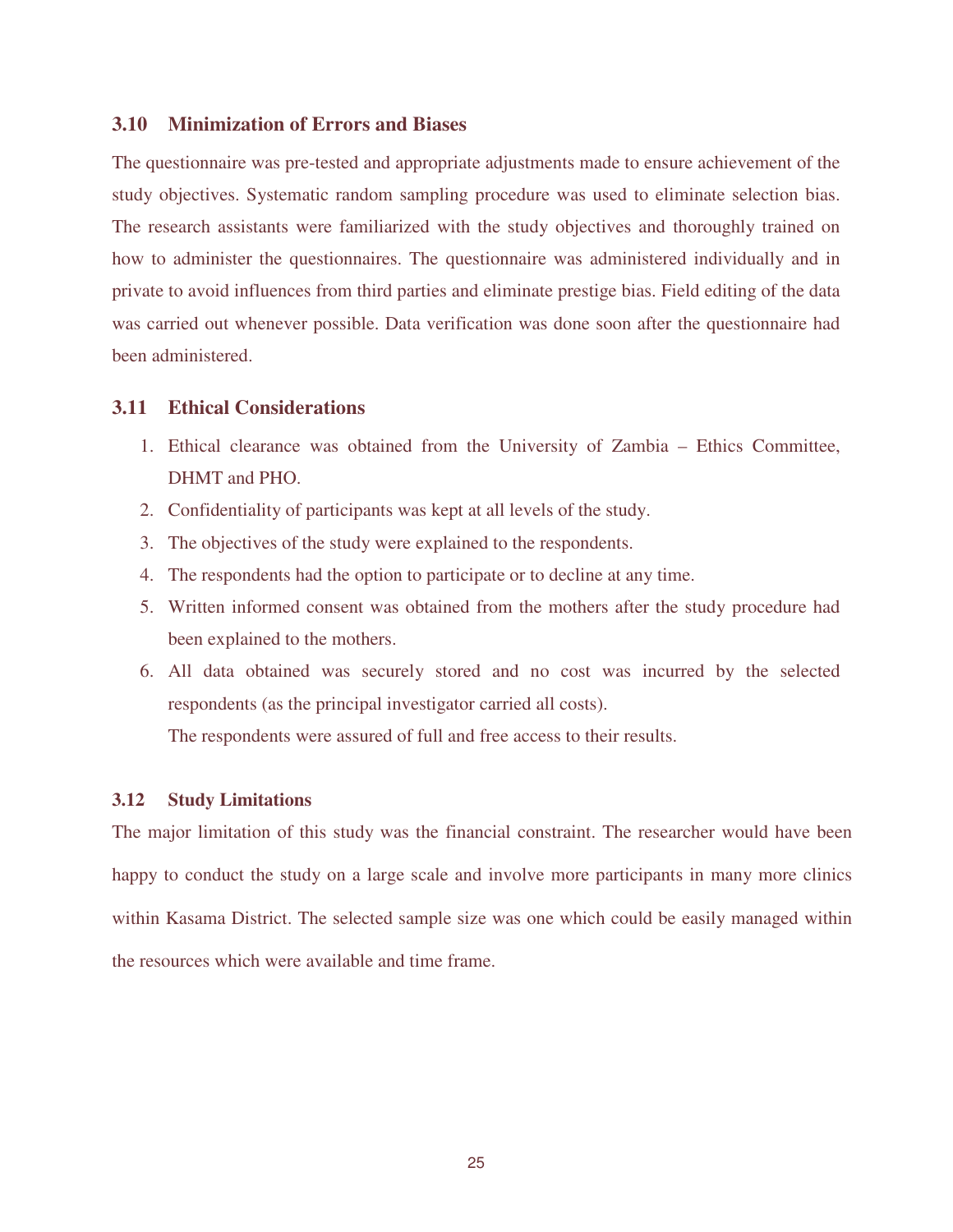### **4.0 CHAPTER FOUR: FINDINGS**

#### **4.1 Introduction**

In this chapter I will begin by presenting detailed statistics of the 200 (N) interviewed will first be done in this chapter. Bivariate analysis in terms of raw frequencies in relation to demographic characteristics, economic characteristics, PMTC, and infant feeding practices of the sample population will be done.

After presenting the bivariate analysis on demographic characteristics, economic characteristics, and PMTC, this chapter will then look at how infant feeding practices are influenced by socio demographic characteristics using the chi square test of association to look for association between infant feeding practices and maternal socio– factors. In wrapping up the findings of the research, the chapter then again uses the chi square to look for association between infant feeding practices and factors that affect infant breast feeding practices among HIV positive mothers.

These findings, it must be noted, do not claim to be exhaustive or generalizable to Kasama as a District or Zambia as a country owing to the small sample size employed.

After presenting the findings of the research, a discussion will be presented in brief detail outlying some of the salient themes that emerged in the research. Although the data analysis was mainly guided by the research questions, consistent with a data driven approach to data analysis, findings also examine other themes that emerged from the data that were not explicitly elicited by the research questions. Nonetheless, only those themes that are relevant to the overall aims of the study have been presented in further detail including those themes that are deemed tangential to the study objectives. It is hoped that the elaboration of these themes will help in giving the study more context and nuance.

### **4.2 Socio- Demographic Characteristics of the Respondents**

This section of chapter 3 describes the socio- demographic characteristics of the respondents who participated in this study in detail. It also includes the economic and other characteristics of the respondents that participated in this study.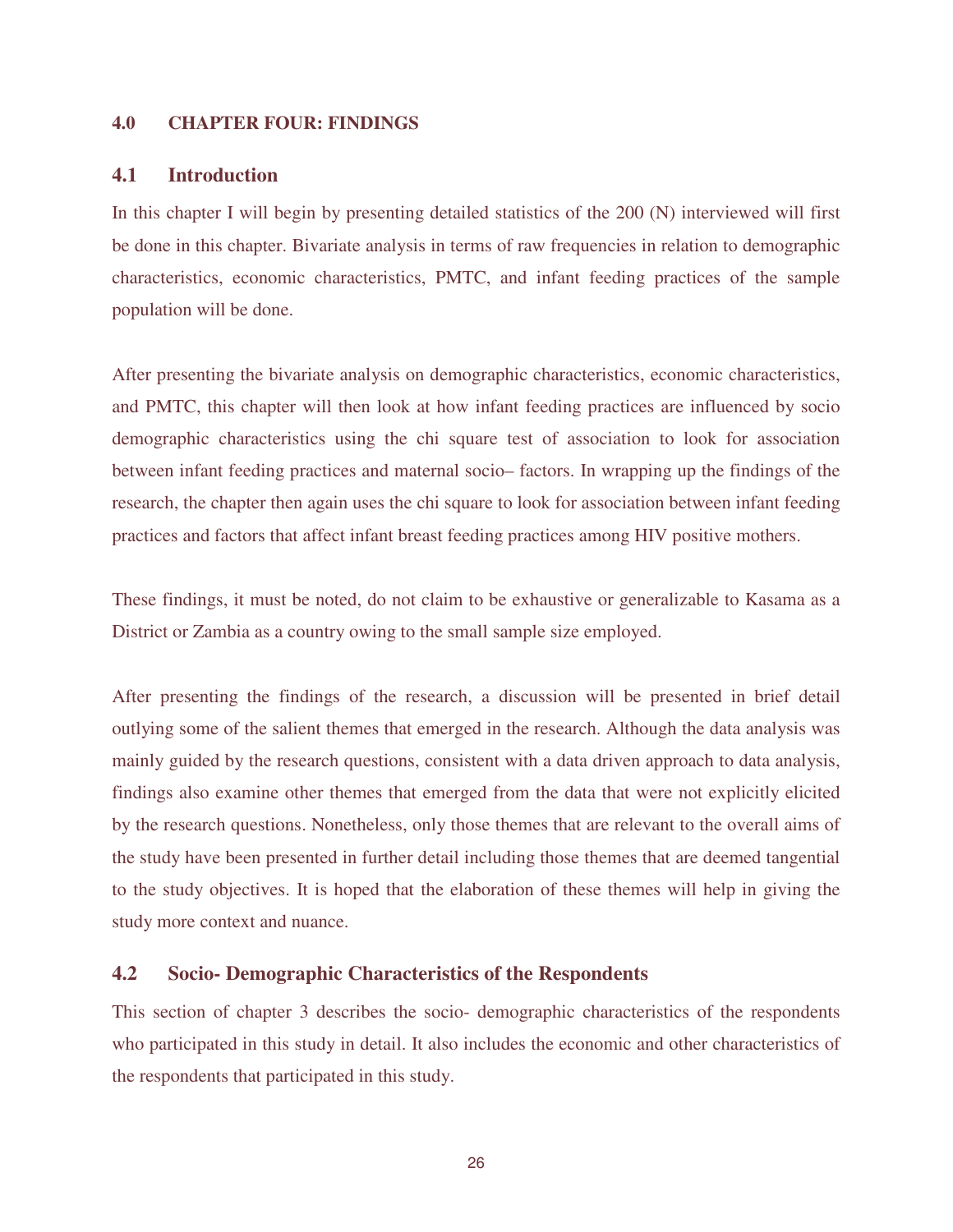The socio- demographic characteristics of the respondents who participated in this study are therefore presented in table 1 on the next page.

Looking at the age distribution of the respondents, the majority of the respondents were between the ages of 20- 24 years. The youngest person interviewed was 18 years with the oldest was 40 years of age at the time data was being collected for this study. This means the majorities of the respondents in the study population were within the child bearing age and were in the age group where most people are considered to be sexually active. In terms of their marital status, approximately 80% (n=159) of the participants were married as compared to  $12\%$  (n=23) who were single.

Results from the study shows that only 8.5% of the mothers interviewed had never been to school, while 37.5% had at least reached primary level. The rest had secondary and tertiary education. When asked about their religious background, all the respondents or  $100\%$  (N = 200) indicated that they were Christians. This is considering the fact that Zambia is a "Christian nation".

| Denne Chai acteristics |                          |                |
|------------------------|--------------------------|----------------|
|                        | <b>Frequency [N=200]</b> | <b>Percent</b> |
| Age group of mother    |                          |                |
| 20 years               | 8                        | 4.0            |
| $20-24$ years          | 51                       | 25.5           |
| $25-29$ years          | 57                       | 28.5           |
| 30-34 years            | 41                       | 20.5           |
| 35-39 years            | 35                       | 17.5           |
| 40 years               | 8                        | 4.0            |
| <b>Marital status</b>  |                          |                |
| Single                 | 23                       | 11.5           |
| Married                | 159                      | 79.5           |
| Divorced               | 9                        | 4.5            |
| Widowed                | 3                        | 1.5            |

**Table 1: Demographic Characteristics of the Respondents** 

 **Demographic Characteristics**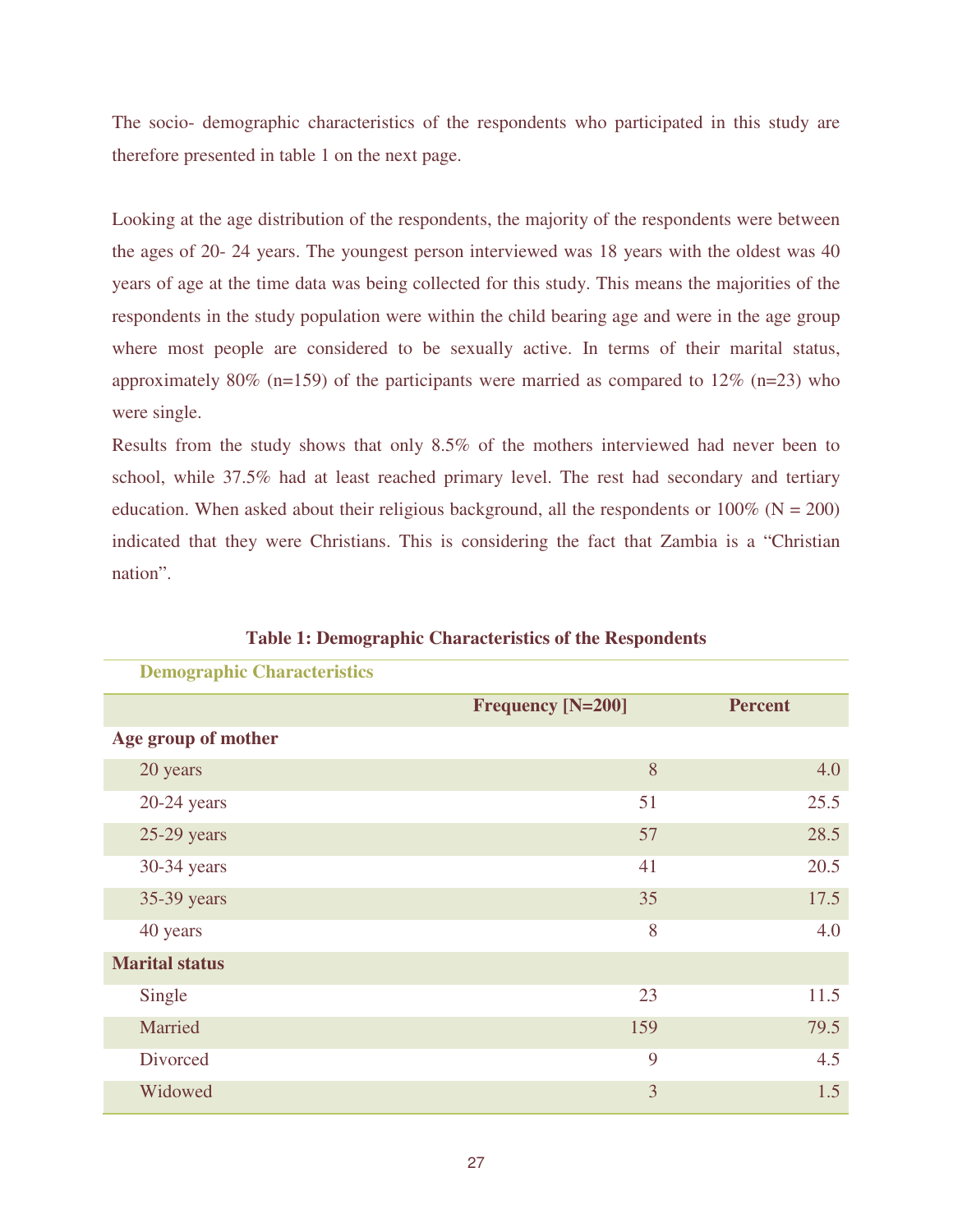| Polygamous         | 6   | 3.0   |
|--------------------|-----|-------|
| <b>Education</b>   |     |       |
| Not been to school | 17  | 8.5   |
| Primary            | 75  | 37.5  |
| Secondary          | 93  | 46.5  |
| Tertiary           | 15  | 7.5   |
| <b>Religion</b>    |     |       |
| Christian          | 200 | 100.0 |

### **4.3 Economic Characteristics of the Respondents**

This section of chapter 3 describes the economic characteristics of the respondents pertinent to the study.

Economic and other characteristics of the respondents are presented in table 2 below.

Results of the survey show that respondents were interviewed from two facilities in Kasama with almost an equal representation, which was Kasama General Hospital (51%, n=102) and Location Clinic (49%, n=98). The usual place of residence of the study sample was such that more women interviewed were urban based with  $62\%$  (n=124) indicating they came from an urban area compared with 38% (n=76) who indicated that they came from a rural setting. When asked about their main sources of water,  $62\%$  (n=124) said that their main source of water was tap water where as  $67\%$  (n=66) indicated a well as their main source of water. About  $4\%$  (n=7) relied on a stream as a main source of water. When asked about their employment status only, 34% (n=68) of the people interviewed reported that they were employed. The average income of the respondents was about ZMK 964,000.000 with the highest paid getting ZMK 2,000,000.00 and the lowest paid getting ZMK100,000.00 a month at the time this study was being conducted.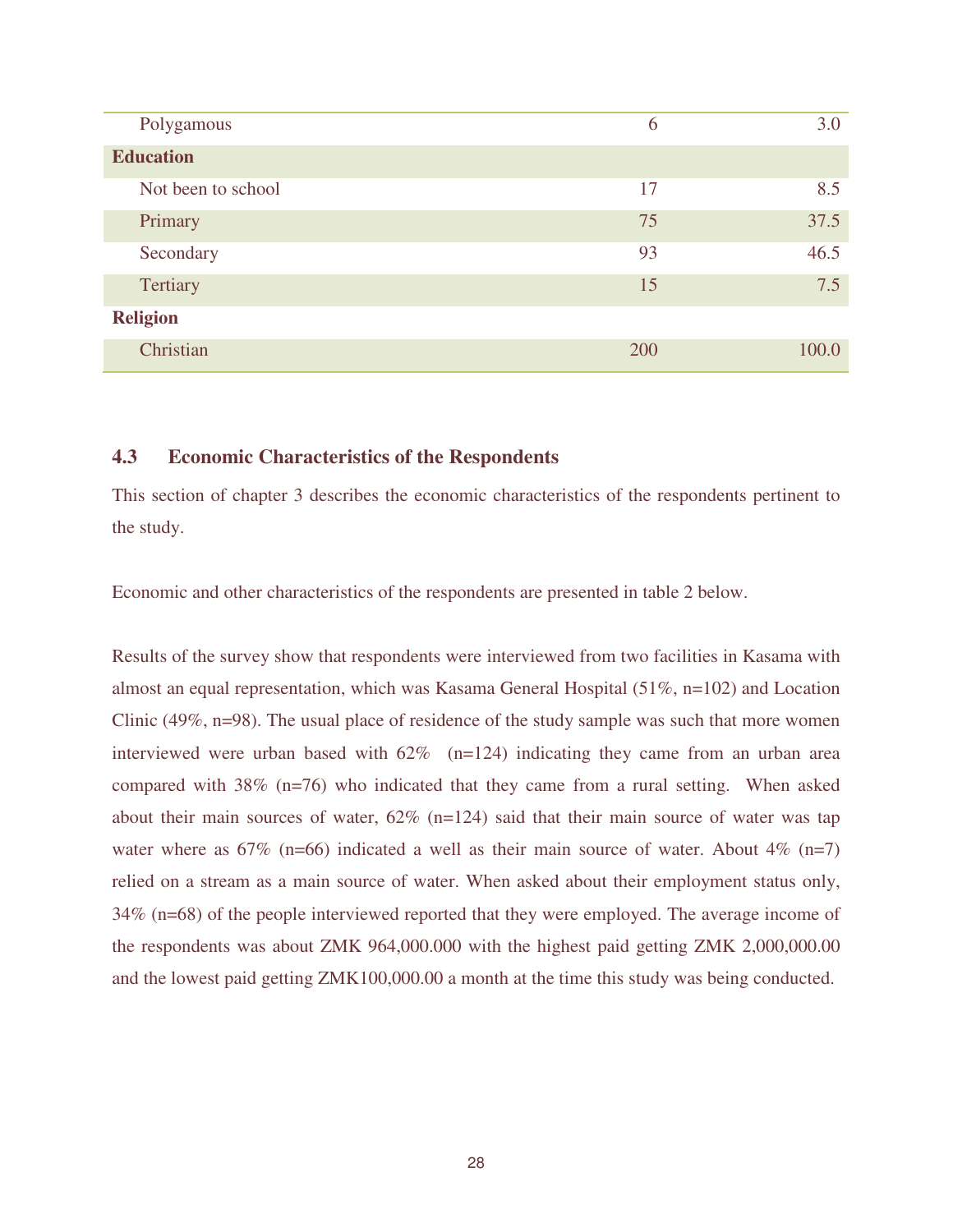| <b>Economic and other characteristics</b> |                          |                |      |
|-------------------------------------------|--------------------------|----------------|------|
|                                           | Frequency [N=200)        | <b>Percent</b> |      |
| <b>Name of clinic</b>                     |                          |                |      |
| <b>Kasama General</b>                     | 102                      |                | 51.0 |
| <b>Location Clinic</b>                    | 98                       |                | 49.0 |
| <b>Usual residence</b>                    |                          |                |      |
| Urban                                     | 124                      |                | 62.0 |
| Rural                                     | 76                       |                | 38.0 |
|                                           | <b>Frequency [N=197]</b> | <b>Percent</b> |      |
| Water source for domestic use is tap      |                          |                |      |
| Tap                                       | 124                      |                | 62.0 |
| Well                                      | 66                       |                | 67.0 |
| <b>Stream</b>                             | $\tau$                   |                | 3.5  |
|                                           | <b>Frequency N=200]</b>  | <b>Percent</b> |      |
| <b>Currently employed</b>                 |                          |                |      |
| Yes                                       | 68                       |                | 34.0 |
| N <sub>o</sub>                            | 132                      |                | 66.0 |
|                                           | <b>Frequency [N=68]</b>  | <b>Percent</b> |      |
| <b>Employer</b>                           |                          |                |      |
| <b>GRZ</b>                                | 37                       |                | 57.8 |
| <b>Private Company</b>                    | 5                        |                | 7.8  |
| <b>NGO</b>                                | 22                       |                | 34.4 |

# **Table 2: Economic and Other Characteristics of the Respondents**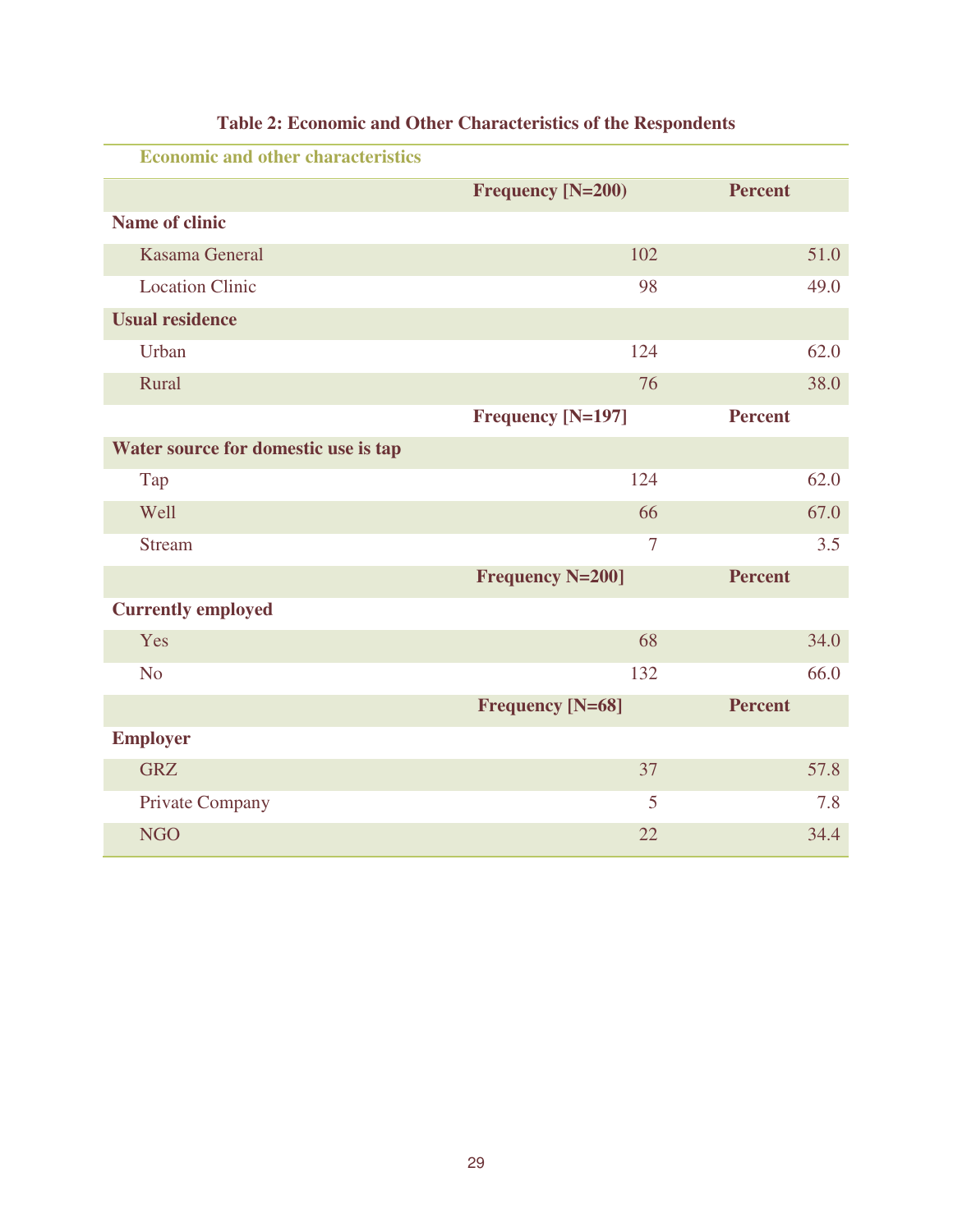| <b>Statistics</b> |            |                |    |                  |    |           |    |                 |
|-------------------|------------|----------------|----|------------------|----|-----------|----|-----------------|
|                   | N          |                |    | Mean Median Mode |    | Std.      |    | Minimum Maximum |
|                   |            |                |    |                  |    | Deviation |    |                 |
| Age of mother     | <b>200</b> | $\overline{0}$ | 29 | 28               | 24 | 5.930     | 18 | 40              |
| (Years)           |            |                |    |                  |    |           |    |                 |

**Table 3: Descriptive Statistics of Economic Characteristics of the Respondents** 

## **4.4 PMTC Information**

This section of chapter 3 describes the PMTC information and other HIV information about the respondents pertinent to the study.

As can be seen in table 4 below which shows knowledge about PMTC information and sources of that knowledge, 53% (n=106) of respondents indicated that they had received PMTC prophylaxis services, while 45% (n=90) received knowledge on ART services. Only 2% (n=4) did not receive any of the PMTC information. Of the 196 respondents who had been tested, about 99% ( $n=193$ ) were attended to by a counselor during the testing period. Majority of respondents at 91% (n=182) indicated that they had adequate knowledge about HIV/AIDS, and as such were able to protect themselves and others, compared to  $9\%$  (n=18) respondents who did not. About 89% (n=177) of the mothers interviewed indicated that they received enough information about breast feeding practices in relation to PMTCT. Of the valid responses about PMTC information, most of them did so from nurses (73%, n= 146) and the rest received information about PMTC from relatives (4%, n=18) and nutritionists (6.5%, n=13). None of the respondents ever reported that they heard about PMTC from medical doctors (0%, n=0).

|                                   | <b>Frequency [N=200]</b> | <b>Percent</b> |
|-----------------------------------|--------------------------|----------------|
| <b>PMTCT/ART Service received</b> |                          |                |
| <b>PMTCT</b> prophylaxis          | 106                      | 53 N           |

#### **Table 4: PMTC Information**